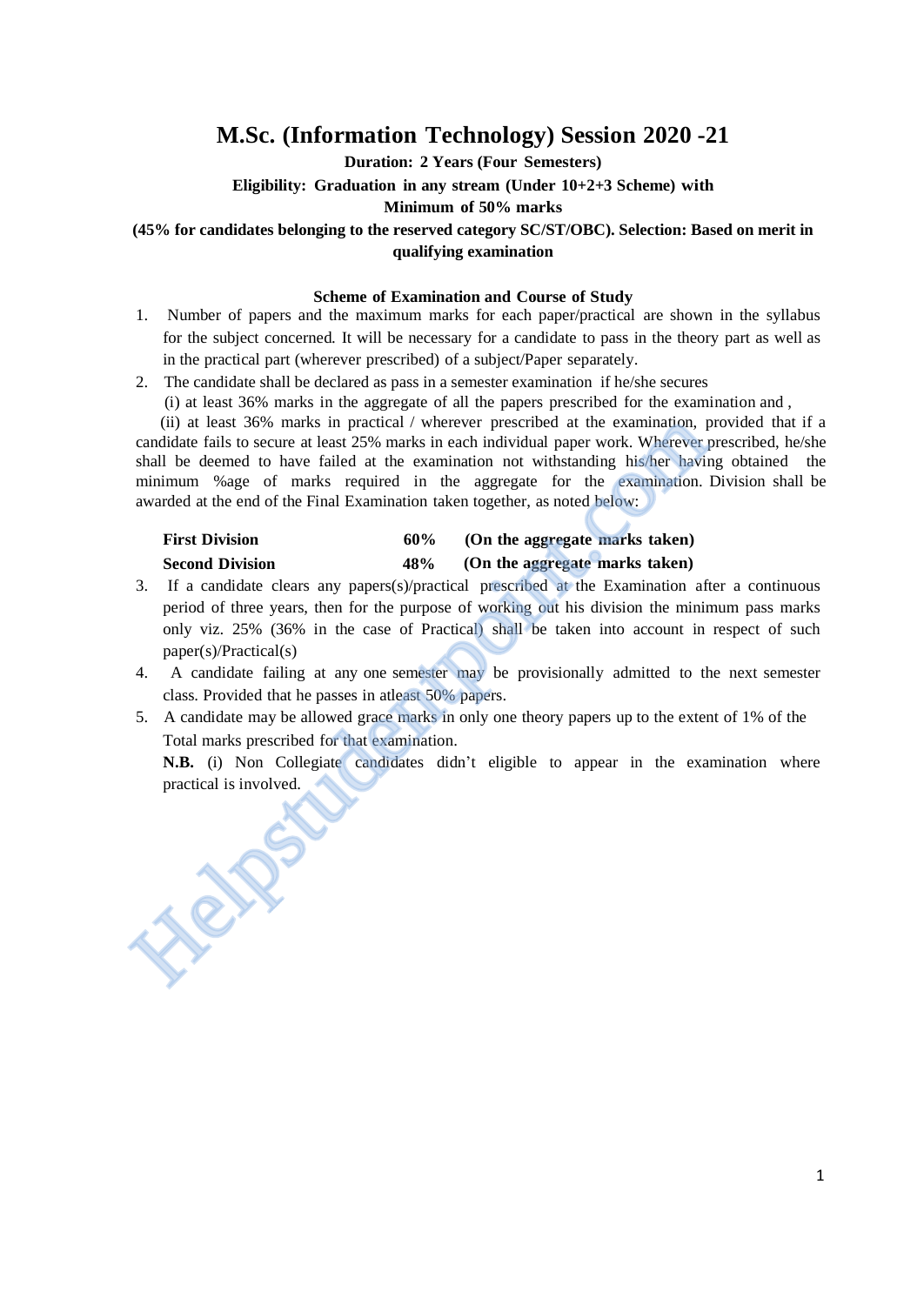## **EXAMINATION SCHEME**

## **M.Sc. Information Technology Exam.-2020-21**

(Applicable for students admitted in the session 2020-21)

## Semester - I

### **Courses of Study and Examination**

| Paper            | <b>Paper Name</b>                                                  | Lecture<br>Hrs./week | Tut. | <b>Credits</b>   | Max. Marks |
|------------------|--------------------------------------------------------------------|----------------------|------|------------------|------------|
| <b>PAPER-101</b> | <b>Algorithmic and Application</b><br><b>Programming</b>           | 3                    |      | 4                | 100        |
| <b>PAPER-102</b> | <b>Fundamentals of Information</b><br>Technology                   | 3                    |      | 4                | 100        |
| <b>PAPER-103</b> | <b>Database Management</b><br><b>System</b>                        | 3                    |      | Δ                | 100        |
| <b>PAPER-104</b> | <b>Operating Systems</b>                                           | 3                    | 1    | $\boldsymbol{4}$ | 100        |
| <b>PAPER-105</b> | <b>Mathematical Foundation of</b><br><b>Information Technology</b> | 3                    |      |                  | 100        |
|                  | <b>Practical</b>                                                   |                      |      |                  |            |
| <b>PAPER-106</b> | <b>Programming Laboratory</b><br>('C', Windows, MS-Office)         |                      |      | $\overline{2}$   | 50         |
| <b>PAPER-107</b> | <b>Programming Laboratory</b><br>(DBMS, Operating System)          |                      |      | $\mathbf{2}$     | 50         |
|                  | <b>Total</b>                                                       |                      |      | 24               | 600        |

# Semester - II

#### **Courses of Study and Examination**

| <b>PAPER-104</b> | <b>Operating Systems</b>                                       | 3                       | $\mathbf{1}$ | 4                       | 100        |
|------------------|----------------------------------------------------------------|-------------------------|--------------|-------------------------|------------|
| <b>PAPER-105</b> | <b>Mathematical Foundation of</b>                              | 3                       | $\mathbf{1}$ | 4                       | 100        |
|                  | <b>Information Technology</b>                                  |                         |              |                         |            |
|                  | <b>Practical</b>                                               |                         |              |                         |            |
| <b>PAPER-106</b> | <b>Programming Laboratory</b>                                  |                         |              | $\overline{2}$          | 50         |
|                  | ('C', Windows, MS-Office)                                      |                         |              |                         |            |
| <b>PAPER-107</b> | <b>Programming Laboratory</b>                                  |                         |              | $\overline{2}$          | 50         |
|                  | (DBMS, Operating System)                                       |                         |              |                         |            |
|                  | <b>Total</b>                                                   |                         |              | 24                      | 600        |
|                  | *for each practical paper students have to submit the project. |                         |              |                         |            |
|                  |                                                                |                         |              |                         |            |
|                  |                                                                |                         |              |                         |            |
|                  |                                                                | Semester - II           |              |                         |            |
|                  | <b>Courses of Study and Examination</b>                        |                         |              |                         |            |
| Paper            | <b>Paper Name</b>                                              | Lecture                 | Tut.         | <b>Credits</b>          | Max. Marks |
|                  |                                                                | Hrs./week               |              |                         |            |
| <b>PAPER-201</b> |                                                                | 3                       | $\mathbf{1}$ |                         | 100        |
|                  | <b>Object Oriented Concepts and</b><br><b>Technology</b>       |                         |              | 4                       |            |
| <b>PAPER-202</b> | <b>Computer Organization</b>                                   | 3                       | $\mathbf{1}$ | 4                       | 100        |
| <b>PAPER-203</b> |                                                                | 3                       | $\mathbf{1}$ |                         | 100        |
|                  | <b>Internet and Web Technology</b>                             |                         |              | 4                       |            |
| <b>PAPER-204</b> | <b>Data Communication</b>                                      | 3                       | $\mathbf{1}$ | $\overline{\mathbf{4}}$ | <b>100</b> |
| <b>PAPER-205</b> | <b>Advance Database</b>                                        | $\overline{\mathbf{3}}$ | $\mathbf{1}$ | $\overline{\mathbf{4}}$ | 100        |
|                  | <b>Management System</b>                                       |                         |              |                         |            |
| <b>Practical</b> |                                                                |                         |              |                         |            |
| <b>PAPER-206</b> | <b>Programming Laboratory-1</b>                                |                         |              | $\boldsymbol{2}$        | 50         |
| <b>PAPER-207</b> | <b>Programme Laboratory -2</b>                                 |                         |              | $\overline{2}$          | 50         |
|                  | (Internet and Web                                              |                         |              |                         |            |
|                  | <b>Technology</b> )                                            |                         |              |                         |            |
|                  | <b>Total</b>                                                   |                         |              | 24                      | 600        |

**\*for each practical paper students have to submit the project.**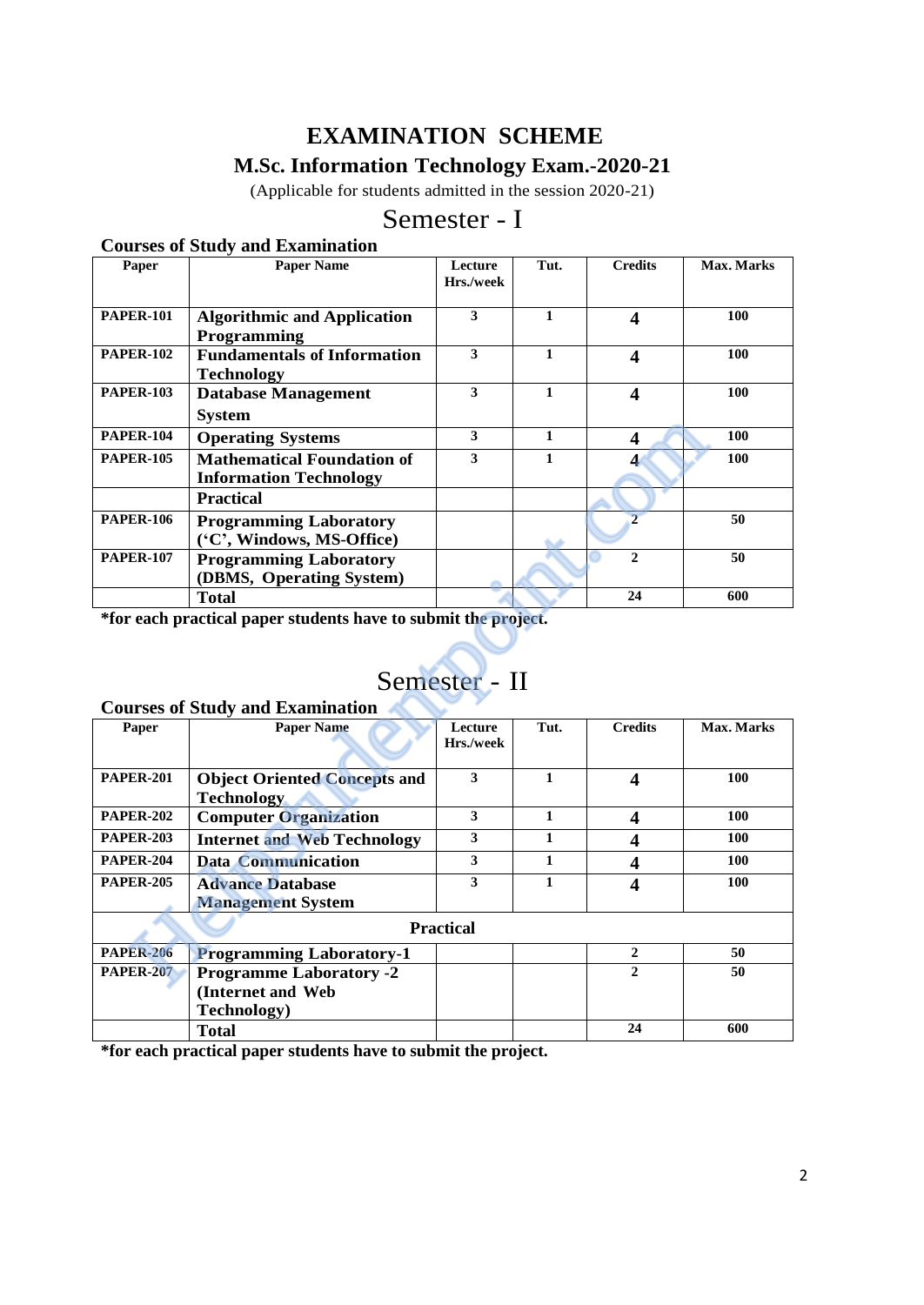## Semester - III

| Paper              | <b>Paper Name</b>                                                           | Lecture<br>Hrs./week | Tut.         | <b>Credits</b>                              | Max. Marks |
|--------------------|-----------------------------------------------------------------------------|----------------------|--------------|---------------------------------------------|------------|
| <b>PAPER-301</b>   | <b>Advanced Internet Application</b>                                        | 3                    | $\mathbf{1}$ | $\overline{\mathbf{4}}$                     | 100        |
| <b>PAPER-302</b>   | <b>Visual Basic Programming</b>                                             | $\mathbf{3}$         | $\mathbf{1}$ | $\overline{\mathbf{4}}$                     | 100        |
| <b>PAPER-303</b>   | <b>Electronic Banking &amp; E-</b><br><b>Commerce</b>                       | 3                    | $\mathbf{1}$ | $\overline{\mathbf{4}}$                     | 100        |
| <b>PAPER-304</b>   | <b>Elective</b>                                                             |                      |              |                                             |            |
| <b>PAPER-304.1</b> | Data Warehousing & Mining                                                   | 3                    | 1            | $\overline{\mathbf{4}}$                     | <b>100</b> |
| <b>PAPER-304.2</b> | <b>Cloud Computing</b>                                                      |                      |              |                                             |            |
|                    |                                                                             |                      |              |                                             |            |
| <b>PAPER-305</b>   | Cyber Law, Internet Security &<br>Cryptography                              | 3                    | 1            | $\overline{\mathbf{4}}$                     | 100        |
|                    |                                                                             | <b>Practical</b>     |              |                                             |            |
| <b>PAPER-306</b>   | <b>Programming Laboratory</b><br>(Visual Basic Programming)                 |                      |              | $\overline{2}$                              | 50         |
| <b>PAPER-307</b>   | <b>Programming Laboratory</b><br>(Advanced Internet<br><b>Application</b> ) |                      |              | $\overline{2}$                              | 50         |
|                    | <b>Total</b>                                                                |                      |              | 24                                          | 600        |
|                    | *for each practical paper students have to submit the project.              | Semester - IV        |              |                                             |            |
|                    | <b>Courses of Study and Examination</b>                                     |                      |              |                                             |            |
| Paper              | <b>Paper Name</b>                                                           | Lecture<br>Hrs./week | Tut.         | <b>Credits</b>                              | Max. Marks |
| <b>PAPER-401</b>   | <b>Project (Report, Viva-Voce)</b>                                          |                      |              | 24                                          | 600        |
|                    | <b>Total</b>                                                                |                      |              |                                             | 600        |
|                    |                                                                             |                      |              | <b>Grand Total of All 4 Semesters: 2400</b> |            |
| Note:              |                                                                             |                      |              |                                             |            |

#### **Courses of Study and Examination**

# Semester - IV

#### **Courses of Study and Examination**

| Paper            | <b>Paper Name</b>                  | Lecture<br>Hrs./week | Tut. | <b>Credits</b> | <b>Max. Marks</b> |
|------------------|------------------------------------|----------------------|------|----------------|-------------------|
|                  |                                    |                      |      |                |                   |
| <b>PAPER-401</b> | <b>Project (Report, Viva-Voce)</b> |                      |      | 24             | 600               |
|                  | <b>Total</b>                       |                      |      |                | 600               |

#### **Note:**

- 1. Project can be accomplished in a group of maximum 03 students.
- 2. Project work of students shall be assessed by a panel of External Examiner (appointed by University) and Internal Examiner both.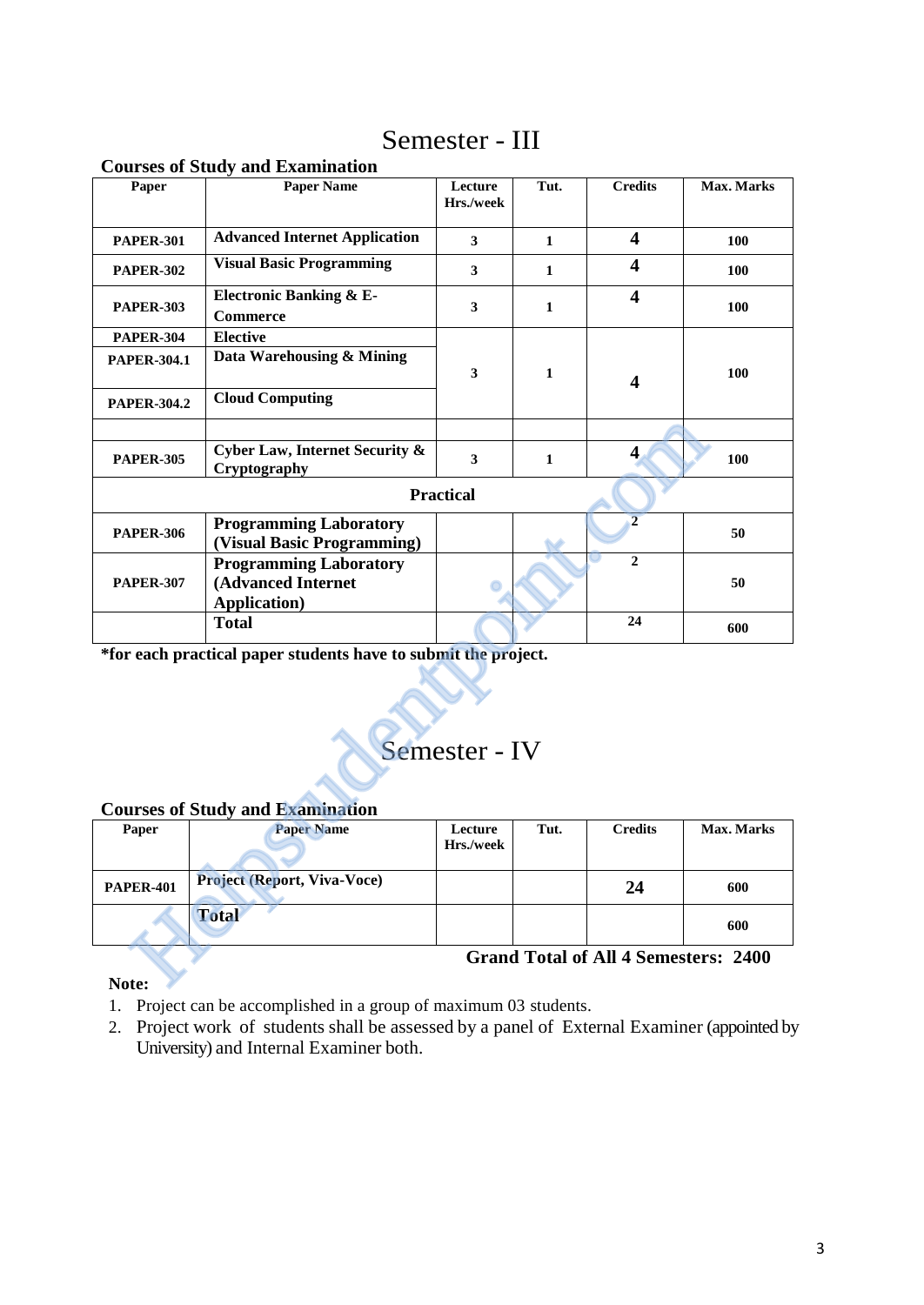## **M.Sc. (Previous) INFORMATION TECHONOLOGY SEMESTER I**

### **Paper 101-Algorithmic and Application Programming**

#### **Max Marks:100 Duration: 3 Hrs. Min.Marks:36**

#### **Unit-I**

#### **Algorithmic Methodology.**

Basic concepts and notation, understanding the Problem, Plan the Logic, Code the Program, Pseudopodia and Flowchart, efficiency of algorithms, analyzing algorithms and problems, complexity measures, basic time analysis of an algorithm, space complexity. Conditionals Control Structures and Program Writing.

#### **Unit-II**

Looping, Abstract data types, Data abstraction and basic data structures, data types, Recursion, Characteristics of Recursive functions, Mathematical Induction, Prepositional Logic, First Order Predicate calculus, Resolution Proofs, Rules of Inference.

#### **Unit-III**

#### **Data Structure and Programming concepts:**

Arrays, Storage allocation functions, Linked allocation, hashed allocation techniques, Sorting, Searching, Sequential, Binary and hashed searching,

#### **Unit-IV**

Internal and external sorting techniques, Bubble sort, Insertion sort, Selections sort, Merge sort, Radix sort and quick sort comparisons, String Manipulations, Representation of strings in contiguous storage, string conversions. Representations of variable-length strings, examples of operations on strings. Conditionals Control Structures and Program Writing.<br>
Unit-II<br>
Looping, Abstract data types, Data abstraction and basic data structur<br>
Recursion, Characteristics of Recursive functions, Mathematical<br>
Prepositional Logic, F

#### **Unit-V**

Data structures and file handling: File organization, text and Binary files., Opening and closing files, Advanced programming concepts, Introduction only, Recursion, dynamic Memory management and allocation operating system calls inter process communication, advanced file handling and indexing.

- 1. A.V.Aho, J.E. Hopecroft, and J.D.Ullman, Data Structures and Algorithms. Pearson Education Asia.
- 2. R. Johnsonbaugh,Discrete Mathematics, Pearson Education Asia.
- 3. Sara Baase and Allen Van Gelder-Computer Algorithms, Pearson Education Asia.
- 4. Jean-Paul Tremblay and Paul G. Sorenson, An Introduction to Data Structures with Applications, TMH Publishing Co. Ltd.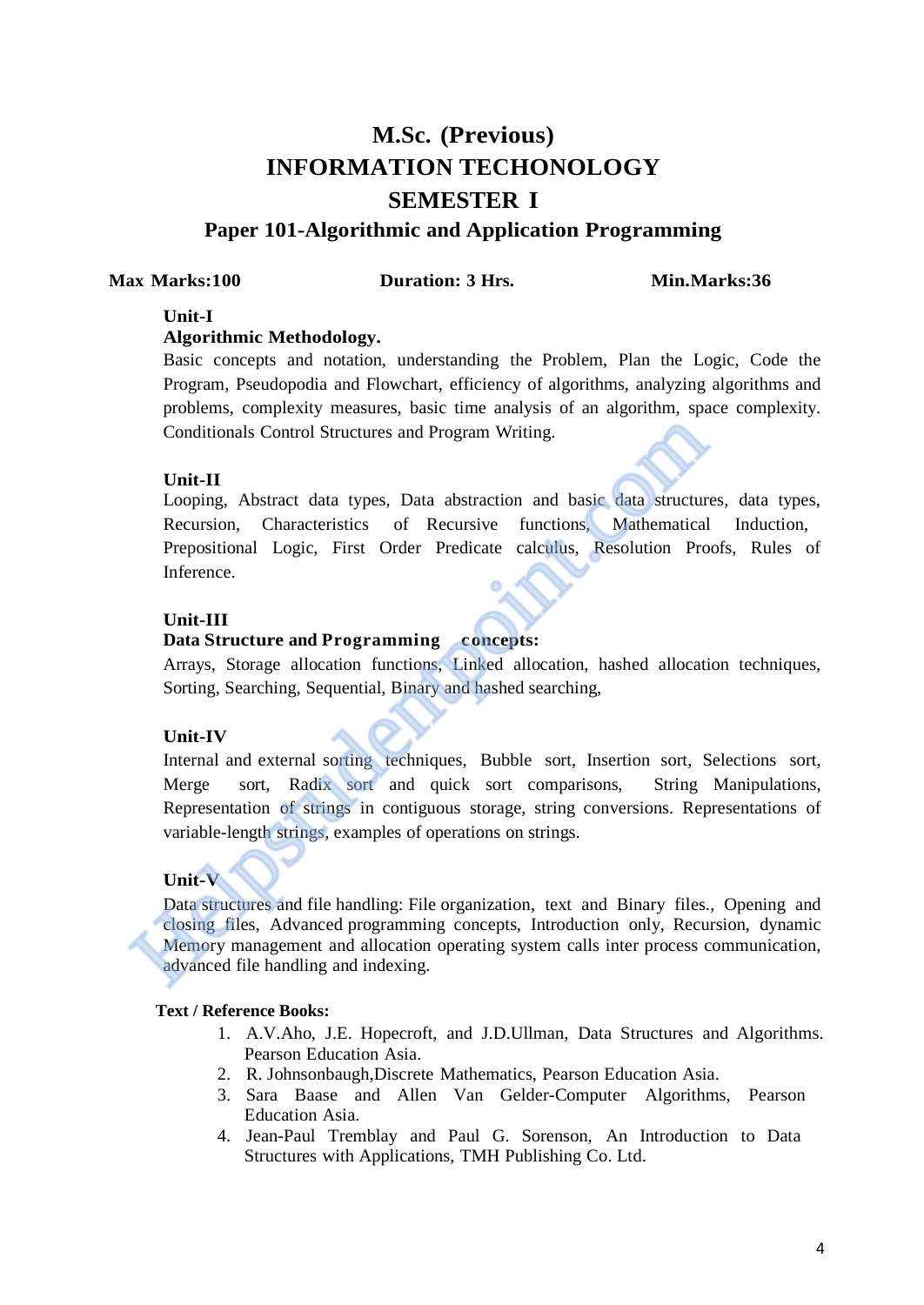## **Paper 102 - Fundamentals of Information Technology Max Marks: 100 Duration: 3 Hrs.** Min.Marks: 36

#### **Unit-I**

Information systems, Data and Information, IT in Business and Industry, IT in home and Play, IT in education and training, IT in entertainment and the Arts, IT in Science, Engg. and Maths, Personal, Social and ethical issues in IT. Overview of the Digital Computer System (Processor, Memory, Input and Output Devices, Storage Devices, Operation Systems, Application Software, Types of Computers)

#### **Unit-II**

#### **Representation of Data**

Number system (binary, octal, decimal and hexa decimal numbers, conversion from one form to another, fractional numbers and signed numbers, complements, Fixed point and floating Point representations, Boolean algebra (addition, subtraction, multiplication and division), Logic Gates (NOT, OR, AND, NAND, NOR, XOR, XNOR)types of codes (ASCII, EBCDIC, Unicode), encoding and decoding.

#### **Unit-III**

#### **Anatomy of a Computer**

Introductory level: Emphasis shall be on basic concepts, features available in the component, characteristics and behavior of components, comparison, merits and limitations. Mother Board (Special reference to Intel 810 Chipset motherboard), CISC Micro Processors (Special reference to Pentium, AMD, Cyrix), RISC processors (Motorola; Power PC, and 680x0 series), Memory (ROM, RAM, flash, Cache, Virtual, Buffers, CMOS).

#### **Unit-IV**

Types of RAM (FPM, EDO, BEDO, SDRAM), types of memory modules (SIMM, DIMM), System clock Bus(Data, Address, Control), Bus architecture (ISA, MCA, EISA, PCI, AGP) Expansion slots and cards (Network adapter cards, SCSI card, Sound card, TV tuner card, PC card), Ports (Serial, Parallel, AGP, UGP, Fire wire), cables (RS 232, BIN), Input devices (keyboard, mouse, trackball, track pad, pen touch screen, scanner, OMR, OCR, voice input, video input digital camera) Output devices [Monitors (refresh rate, resolutions, standards- CGA, VGA, SVGA, XGA, SXGA; LCD monitors, Video controllers and VRAM), (Printers (Dot-matrix, Line, Label, Ink- Jet, Laser, Color Laser thermal wax, dye sublimation, fiery, IRIS), Plotters (pen, Ink- Jet, electrostatic), Voice Output], Storage devices [ Storage types (Magnetic, Optical, Magneto-optical, Solid state), random versus sequential access, formation, tracks and sectors, speed storage, capacity, floppy Disk (5.25 inch, 3.5 inch; 2HD, Zip, Super disk, HiFD) Hard Disk (tracks, cylinders, sectors; Hard Drive Interfaces(IDE,EIDE, Fast SCSI, Fast/wide SCSI, Ultra SCSI; Hard Disk Cartridges, RAID)), Optical Disks (pits and lands, CD (ROM, R, RW), DVD, (ROM, R, RAM) Magnetic tape (reels, streamers, DAT, DLT, stripe, Smart Card), Modem (Fax/Data/Voice). Unit-II<br> **Anatomy of a Computer**<br> **Anatomy of a Computer**<br>
Introductory level: Emphasis shall be on basic concepts, comparist<br>
imitations. Mother Board (Special reference to Intel 810 Chipset moth<br>
Initiations. Mother Boar

#### **Unit-V**

Development of Indian Supercomputer 'PARAM': history, characteristics, strengths & weaknesses and basic architecture.

E-Commerce: An Indian perspective, Digilocker, attendance.gov.in, mygov.in, Swachh Bharat Mission, E-Hospital, National Scholarship portal, E-Sampark, UID, various modes of Digital payment of govt. of India

- 1. Bernard Grob: Basic Electronic, Tata McGraw Hill.
- 2. Albert Paul Malvino, Electronic Principles, McGraw Hill.
- 3. Jacob Millman and Christos, C. Halkias: Electronic Devices and Circuits, Tata McGraw Hill Publishing Company Ltd., 2000.
- 4. Peter Norton's Introduction to Computers, Third Edition, McGraw Hill.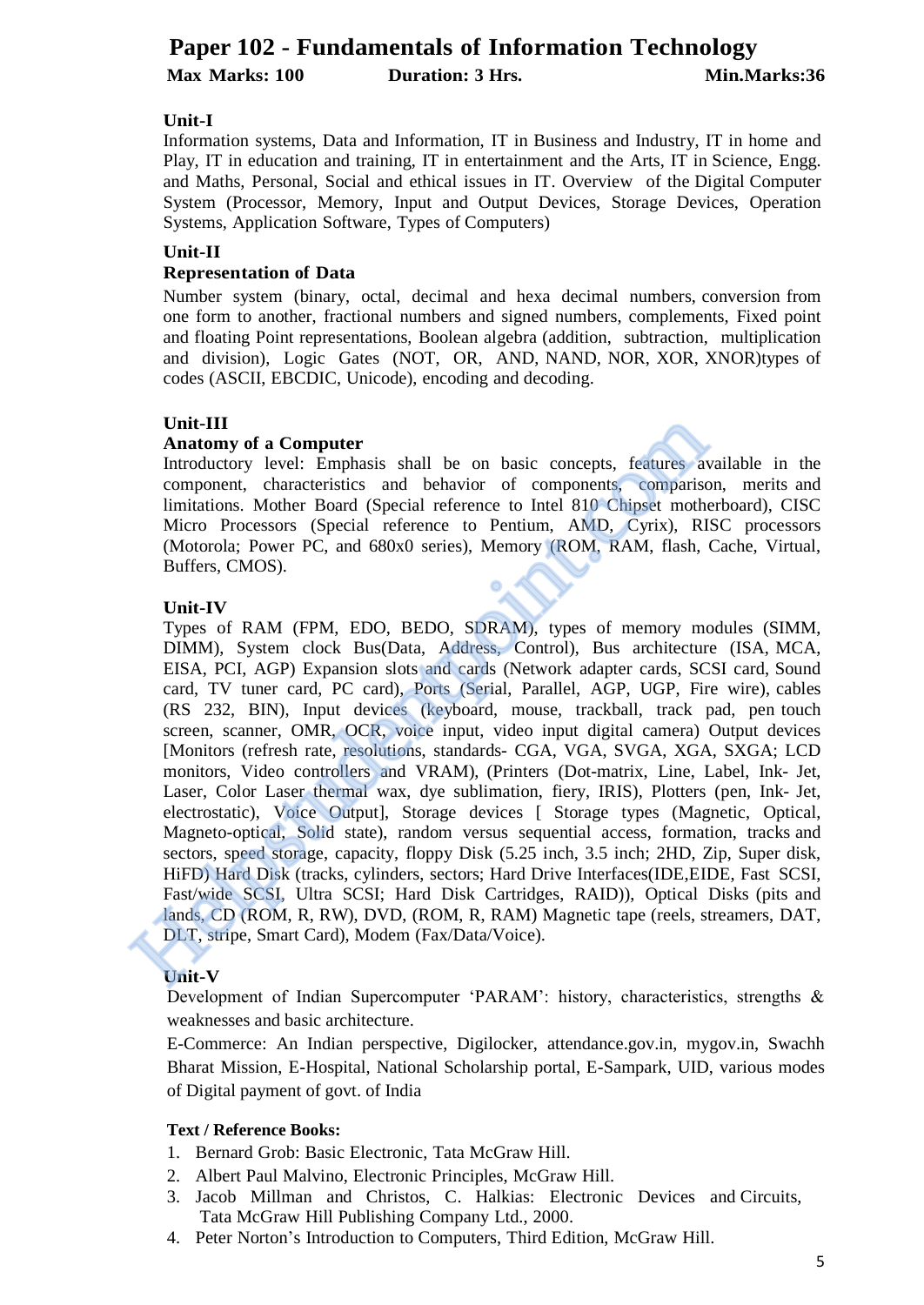**Max Marks:100 Duration: 3 Hrs. Min.Marks:36**

#### **Unit-I**

#### **Data and Information**

Basic Concepts, Problems of Early Information Systems, Advantage of a DBMS. Database Architectures Three levels of the architecture: external, conceptual and internal level] centralized and distributed, Database models : hierarchical [Concepts of a Hierarchy, IMS hierarchy], relational [Concepts of relational model, relational algebra, relational calculus].

#### **Unit-II**

Concepts of a Network, DBTG Network DBA Schema declaration and object oriented database [Only basic information about OODBMS and ORDBMS]. Data management Issues: Backup, recovery, maintenance and performance.

#### **Unit-III**

#### **Database query languages**

Basic retrieval capability, retrieval and exploration, update commands QBE, client/server design, Standard Query language [Basic SQL Query Nested Queries, Aggregate Operators, Null Values, Embedded SQL, Cursor Dynamic SQL] query optimization [Query evaluation plans, pipelined evaluation. Heritor interface for operators and access methods, relational Query Optimizer]. **Database query languages**<br> **Database query languages**<br>
Basic retrieval capability, retrieval and exploration, update com<br>
degregate Operators, Null Values, Embedded SQL, Cursor Dynamioptimization [Query evaluation plans,

#### **Unit-IV**

#### **Database Design**

Schema Refinement, Functional Dependencies, Normal forms Decompositions. Normalization, tuning [Tuning indexes, Tuning queries and views, tuning the conceptual schema, DBMS benchmarking], Security [Access control, Discretionary and Mandatory Access control, Encryption] and implementation.

#### **Unit-V**

Enterprise wide data applications [Information only], building client / server database [Information only] Object oriented databases, [Information only] Internet databases [Information only] Open database connectivity [ODBC] [Information Only], Accessing remote data sources, Transaction Management [Information only].

#### Database and Tools:

MS-Access, SQL, Visual Basic, ORACLE (Wherever required these tools should be used).

- 1. Ramakrishnan and Gharke, Database Management Systems, Tata McGraw Hill Pub. Co. Ltd.
- 2. Date, Database Management Systems, Pearson Education Asia.
- 3. Gerald V Post, Database Management Systems, Tata McGraw Hill.
- 4. Leon and Leon, SQL, Tata McGraw Hill Pub. Co. Ltd.
- 5. Ivan Bayross, Database Technologies, Sybex Computer Books Inc.
- 6. Abbey and Corey, Oracle 8i, Tata McGraw Hill Pub. Co.Ltd.
- 7. Val Occardi, Relational Database, BPB Publication.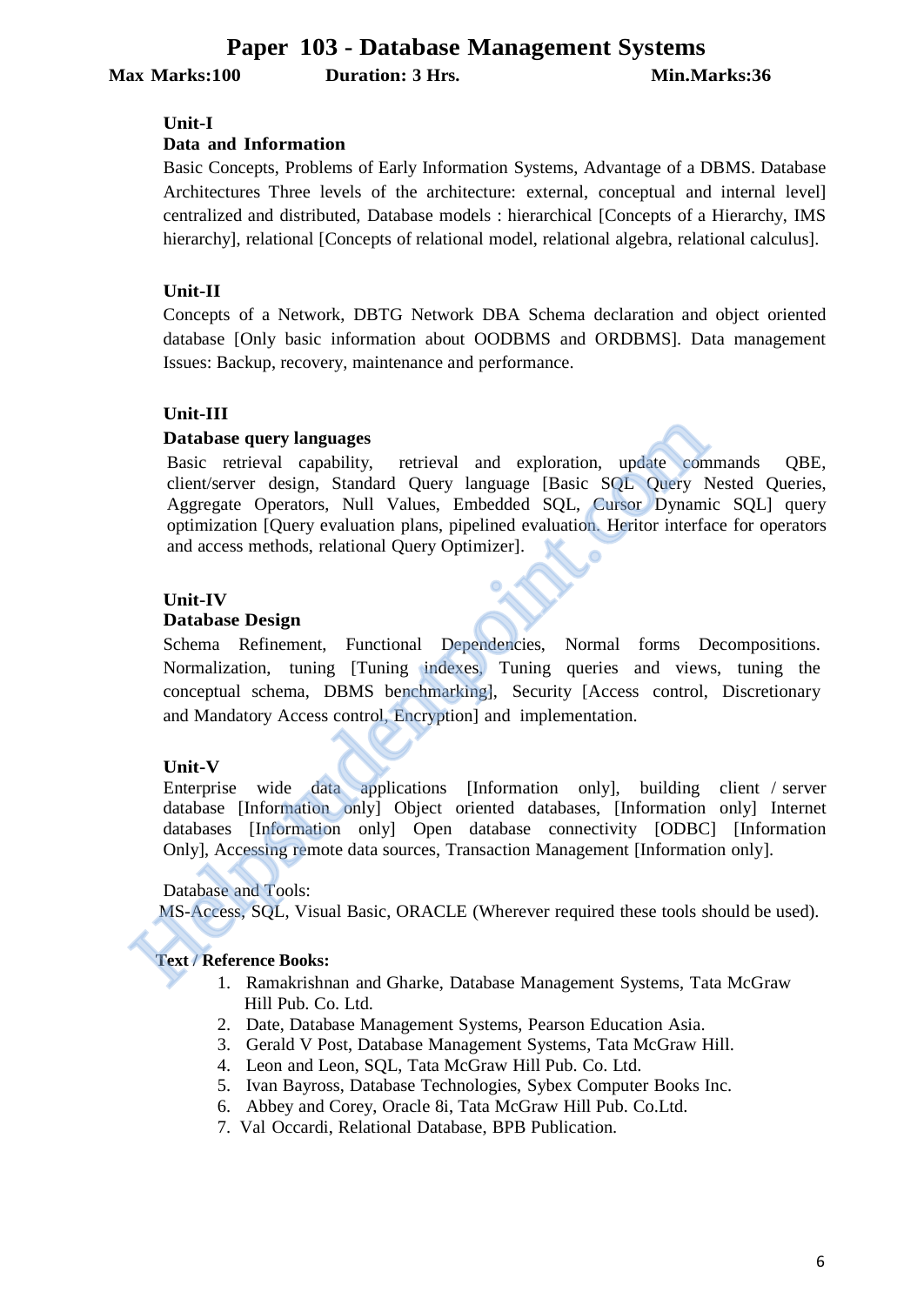### **Paper 104 - Operating Systems**

**Max Marks:100 Duration: 3 Hrs. Min.Marks:36**

#### **Unit-I**

#### **Operating Systems**

Functions of operating systems, characteristics of Operating Systems (single/multi user, single/multi tasking, portability), Information Management (File Systems, Device Drivers, Terminal I/O). **DOS:** Booting sequence, system files and commands, file and directories, overview of MS-DOS commands – internal and external commands,FDISK and Disk organization.

#### **Unit-II**

Process Management (Process definition, control, interacting processes, implementation of interacting Processes, threads, scheduling)Memory Management (Contiguous, Non-Contiguous, Paging, Segmentation, Virtual memory), Deadlocks, Security and Protection, Parallel Processing.

#### **Unit-III**

#### **Windows**

Graphical User Interfaces, Windows 98 Installation, Scan Disk, Task Bars, Toolbars, Settings, Control Panel, Files and Folders management, Windows Explorer, Installing and Running Program, Using Accessories, Getting Help; Copying, Moving and Sharing Information between programs, Backing up files, Configuring keyboard and mouse, adding and removing hardware, setting up printers and fonts, working with sound, graphics and video. Trolection, Framer Flocessing.<br> **Cinit-III**<br>
Windows<br>
Graphical User Interfaces, Windows 98 Installation, Scan Disk, Task<br>
Settings, Control Panel, Files and Folders management, Windows Expl<br>
and Running Program, Using Acc

#### **Unit-IV**

Configuring windows by using the Accessibility Wizard, configuring modem, connection to PPP and SLIP Accounts, creating Windows Peer Network, Connecting Windows 98 PC to Novell Netware and Windows NT Networks, Sharing drive and printers, compressing disk and partitions. Tuning Windows 98 for maximum performance, registering programs and file types, troubleshooting Windows 98.

#### **Unit-V**

#### **UNIX**

Logging in and out, Directory, Redirecting input and output, cat command, viz Editor, Shell Scripts, Shell and sub-shell variables, Meta characters, sort, head, tail, split, cut, paste, find, tr, dd commands, grepping and sedding, UUCP, Unix and Networking, Accessing the Internet, Unix system administration, shell programming.

- 1. GaryNutt : Operating Systems- A Modem Perspective (IInd Edition) TMH 2000
- 2. DM Dhamdhere : Systems Programming and Operating Systems (Second Edition), Tata McGraw Hill Pub.Co.Ltd.2000.
- 3. Stuart E. Madnick, John. J. Donovan: Operating Systems, Tata McGraw Hill Pub.Co. Ltd.,2000.
- 4. Achyut S Godbole: Operating Systems, Tata McGraw Hill Pub. Co.Ltd. 2000.
- 5. Harvey M. Deitel, Operating Systems, Pearsons Education, 2001.
- 6. Tanenbaum AS, Modern Operating Systems, PHI Publications.
- 7. Ritchie : Operating Systems, BPB Publications.
- 8. Paul McFedries, Windows 98 Unleashed, Techmedia.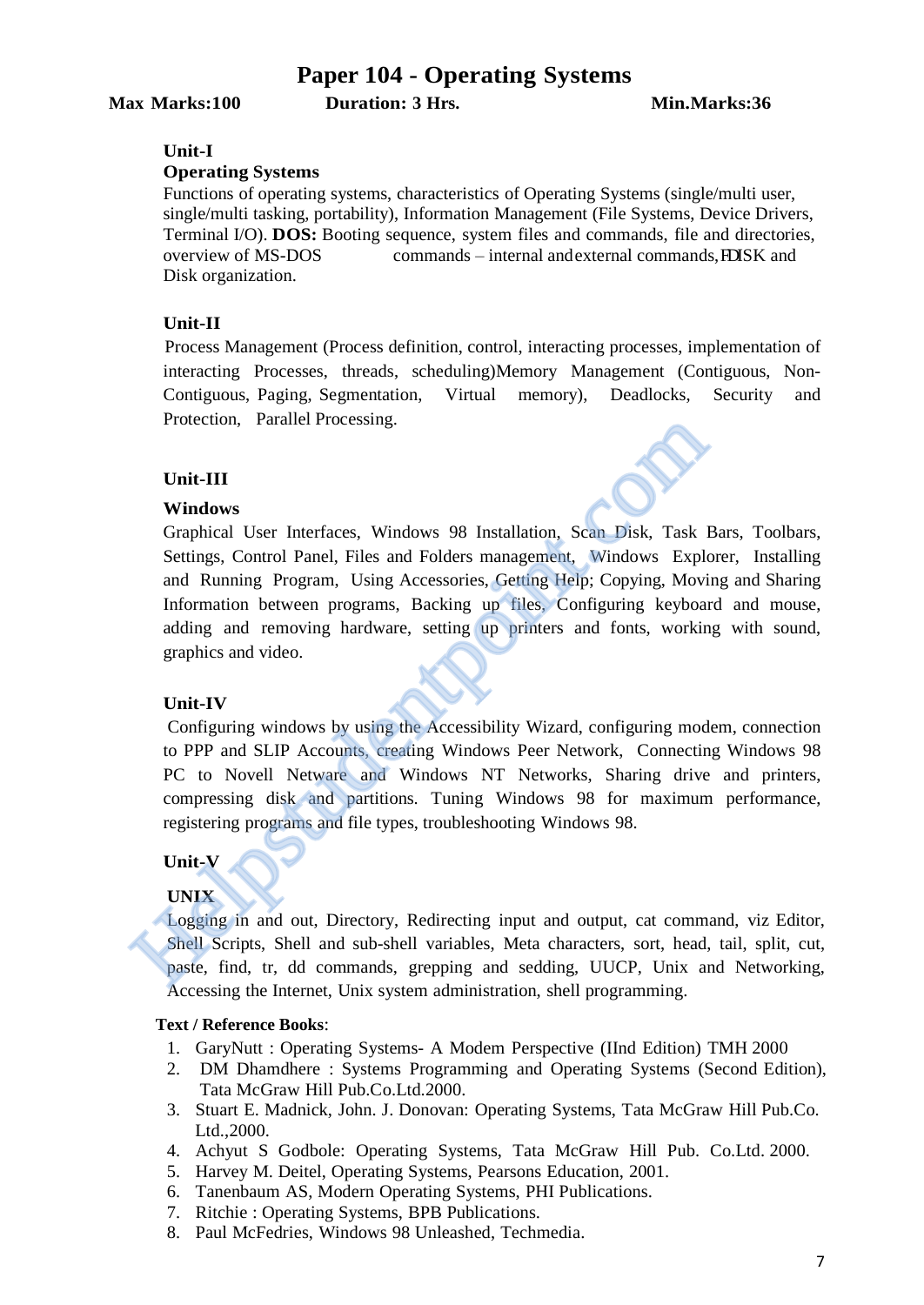## **Paper 105 - Mathematical Foundation of Information Technology Max Marks:100 Duration: 3 Hrs. Min.Marks:36**

#### **Unit-I**

Number Systems : natural numbers, integers, rational numbers, real numbers, complex numbers, arithmetic modulo a positive integer (binary, octal, decimal and hexadecimal number systems), radix representation of integers, representing negative and rational numbers, floating point notation.

#### **Unit-II**

Binary Arithmetic, 2's complement arithmetic, conversion of numbers from one of binary/octal/decimal/hexadecimal number system to other number systems, Codes (Natural BCD, Excess-3, Gray, Octal, Hexadecimal, Alphanumeric-EBCDIC and ASCII), Error codes.

#### **Unit-III**

Logic and Proofs: Conjunction, Disjunction, Negation, Compound proposition, Condition, Propositions (Hypothesis, Conclusion, necessary and sufficient condition and Logical equivalence, De Morgan's laws, quantifiers, universally quantified statement, component of mathematical system (axiom, definitions, undefined terms, theorem, lema and corollary), proofs (direct proofs, Indirect Proofs, proof by contra- positive), valid argument, deductive reasoning, modus ponens (rules of inference), universal instantiation, universal generalization, existential instantiation, universal generalization resolution, principle of mathematical induction, structural induction. Logic and Proofs: Conjunction, Disjunction, Negation, Compound proposi<br>
Propositions (Hypothesis, Conclusion, necessary and sufficient condi<br>
equivalence, De Morgan's laws, quantifiers, universally quantified staten<br>
of ma

#### **Unit-IV**

Sets, Venn diagrams, ordered pairs, sequences and string, relation (reflexive, symmetric, anti-symmetric, transitive, partial order), inverse relation and composition of relations, relational database, functions (injective, surjective, bijective), composition of functions, restriction and function overriding, function spaces, lambda notation for functions, lambda calculus, equivalence relations, interpretation using digraphs, cardinal, countable and uncountable sets, infinite cardinal numbers, Russell's paradox:, operations on cardinals, laws of cardinal arithmetic.

#### **Unit-V**

Graph theory undirected graph, digraph, weighted graph, similarity graphs, paths and cycles, Hamiltonian cycles, shortest path algorithm, isomorphism of graphs, planar graphs.

Trees, characterization of trees, spanning trees, breadth first search and depth first search method, minimal spanning trees, binary trees, tree traversals, decision tree and the minimum time for sorting, isomorphism of trees.

#### **Reference Books:**

- 1. C.L. Liu: Elements of Discrete Mathematics, Tata McGraw hill Publishing Company Ltd. 2000
- 2. Richard Johnsonbaugh-Discrete Mathematics, Pearson Education, Asia, 2001.

3. John Truss: Discrete Mathematics for computer Scientists, Pearson Education, Asia. 2001.

4. Robert, J. Mc. Eliece: Introduction to Discrete Mathematics, Tata McGraw Hill, India.

### Practical

Paper 106 Programming Laboratory -1 Max Marks 50 ('C', Windows, MS-Office) Paper 107 Programming Laboratory -2 Max Marks 50 (DBMS, Operating System)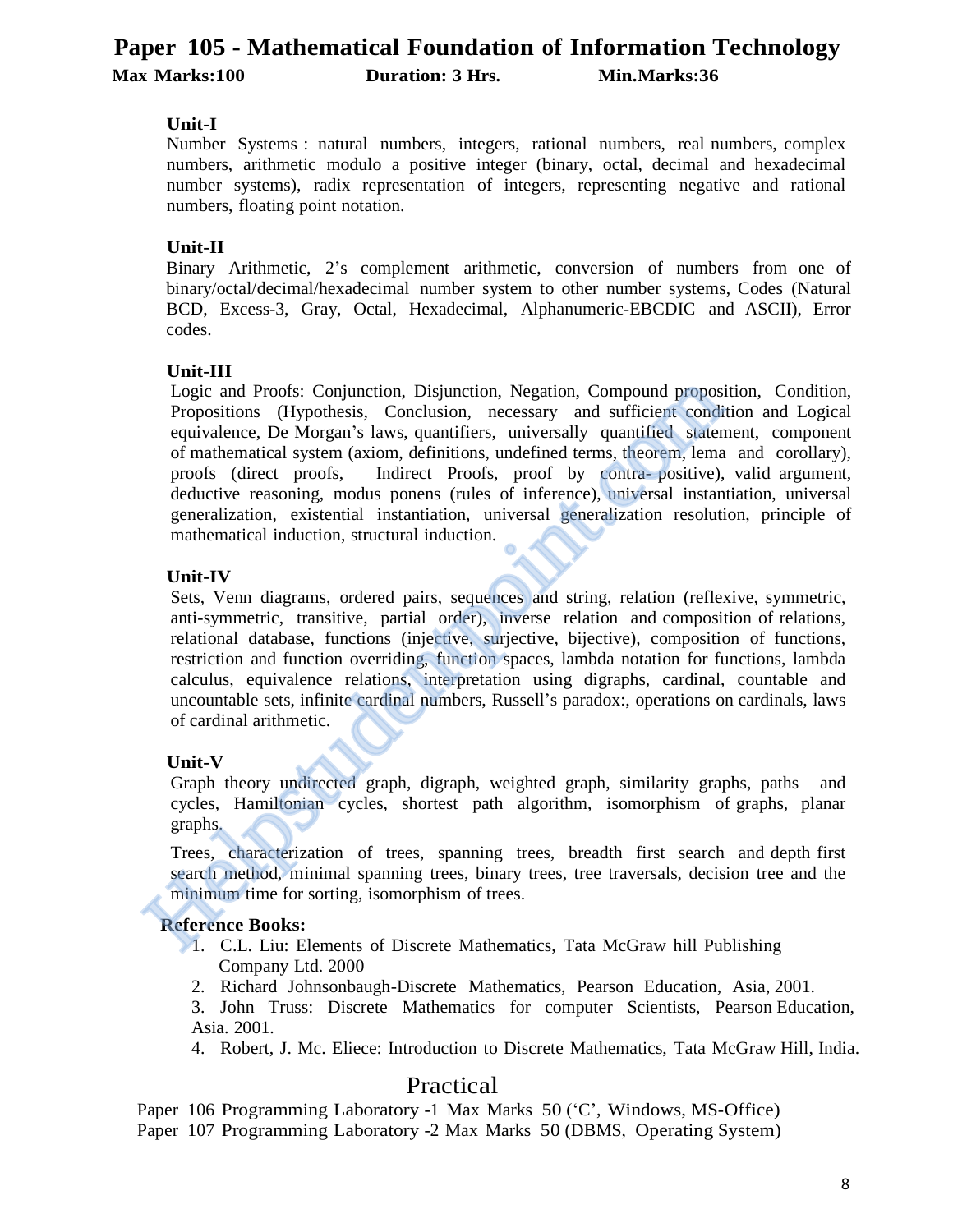# **M.Sc. (Previous) INFORMATION TECHONOLOGY**

## **SEMESTER II**

## **Paper 201-Object Oriented Concepts and Technology**

**Max Marks:100 Duration: 3 Hrs. Min.Marks:36**

#### **Unit-I**

Basic Concepts Of Object Oriented Programming, Characteristics Of Object- Oriented Languages.

#### **Unit-II**

Object, Classes in C++, Constructors, Destructors, Complex Class, Matrix Class, Object and Memory; Structures and Classes; Static Class.

#### **Unit-III**

Copy Constructor, Data Conversion Between Objects of Different Classes, Data Structure through C++, Handling Data Files(Sequential and Random), Opening and Closing Files.

#### **Unit-IV**

Stacks and Queues, Linked Lists, Trees, Inheritance: Multiple, Private and Protected Inheritance, Virtual Functions, Objects Slicing.

### **Unit-V**

Input/output in C++, User Defined Manipulators, Predefined Stream Objects, File I/O, With Streams, Str streams, Classes Within Classes, Smart Pointers, Templates, Exception Handling. Uni-11<br>
Object, Classes in C++, Constructors, Destructors, Complex Class, Matrix<br>
and Memory; Structures and Classes; Static Class.<br>
Unit-III<br>
Copy Constructor, Data Conversion Between Objects of Different Classes, I<br>
chro

- 1. Deitel and Deitel : how to Program C++, Addison Wesley, pearson education Asia, 1999.
- 2. AM Bermans, data Structures via C++, Oxford University Press.
- 3. KR Venugopal, Rajkumar, T Ravishankar: Mastering C++, Tata McGraw
- 4. M Litvin, G.Litvin, Programming in C++, Vikas Publishing House, 2001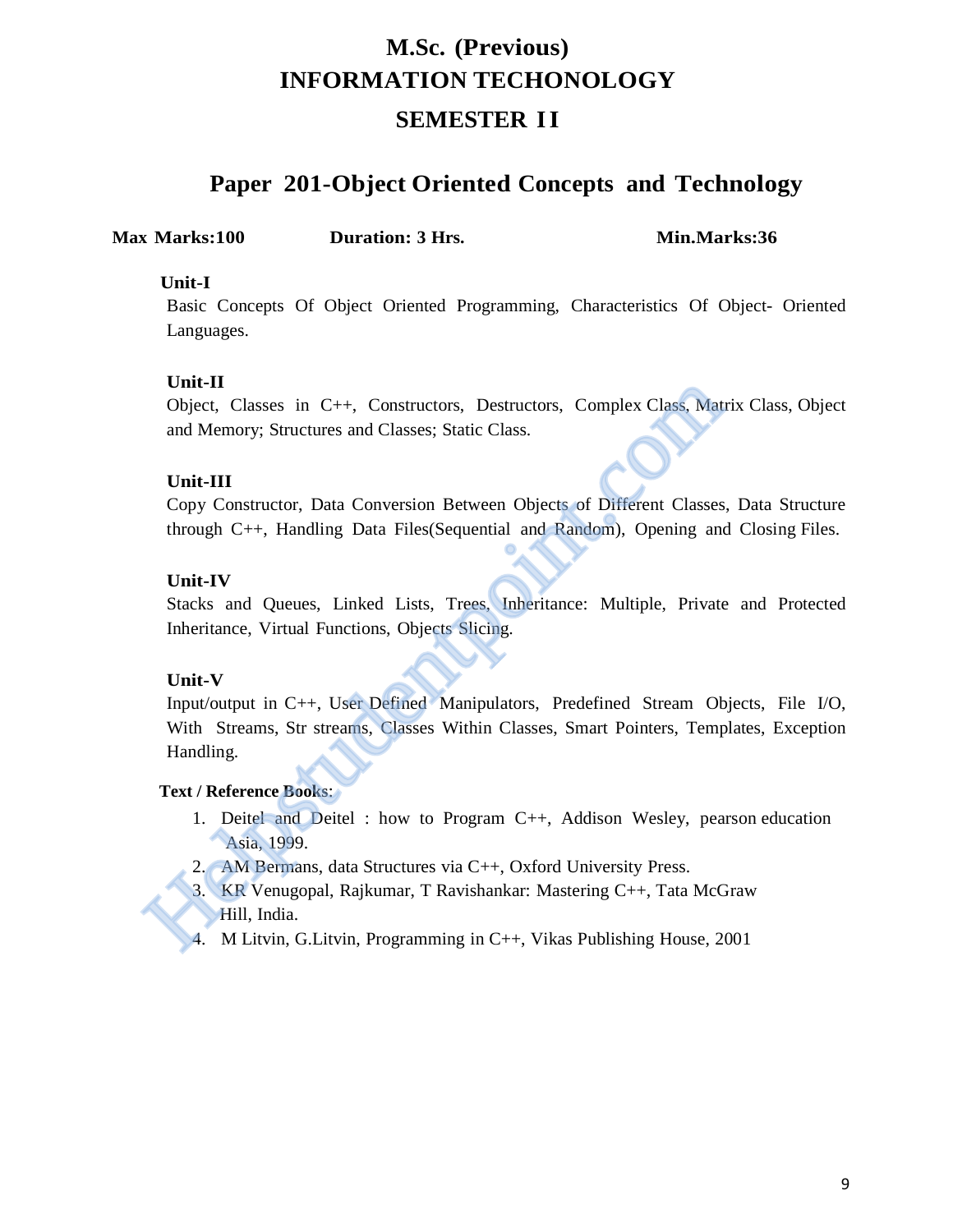## **Paper 202-COMPUTER ORGANIZATION**

#### **Max Marks:100 Duration: 3 Hrs. Min.Marks:36**

#### **Unit-I**

Basic computer organization: Arithmetic, logic, control and memory units, Internal representation of information, characters and codes, Memory access, contents reading and writing, Machine cycle and machine language. Register transfer, input and output units conversational devices.

#### **Unit-II**

CPU and control Architecture: Basic architecture of a CPU, instruction format, Fetch and execute cycles, Addressing modes, Control unit architecture.

#### **Unit-III**

I/O architectures: characteristics of simple I/O devices and their controllers. Transfer of information among I/O devices, CPU, memory. Program controlled and interrupt controlled information transfers, Introduction to DMA and I/O channels. Unit-III<br>
1/O architectures: characteristics of simple 1/O devices and their controllum<br>
1/O architectures: characteristics CPU, memory. Program controlled<br>
1/O channels.<br>
1/O comment controlled information transfers, Intr

#### **Unit-IV**

Memory organization: random access, serial access memories, Basic memory organization. Introductory concepts of virtual memory systems.

#### **Unit-V**

Introductory study of microprocessor organization. Basic architectural concepts about 8 bit microprocessor, Elementary concepts of time sharing and multi- programming.

- 1. Computer architecture and organization, Hayes, Tata McGraw Hill.
- 2. Computer architecture and Logic Design, Thomas C, Tata McGraw Hill.
- 3. Computer system Architecture, Morris Mano, Prentice Hall.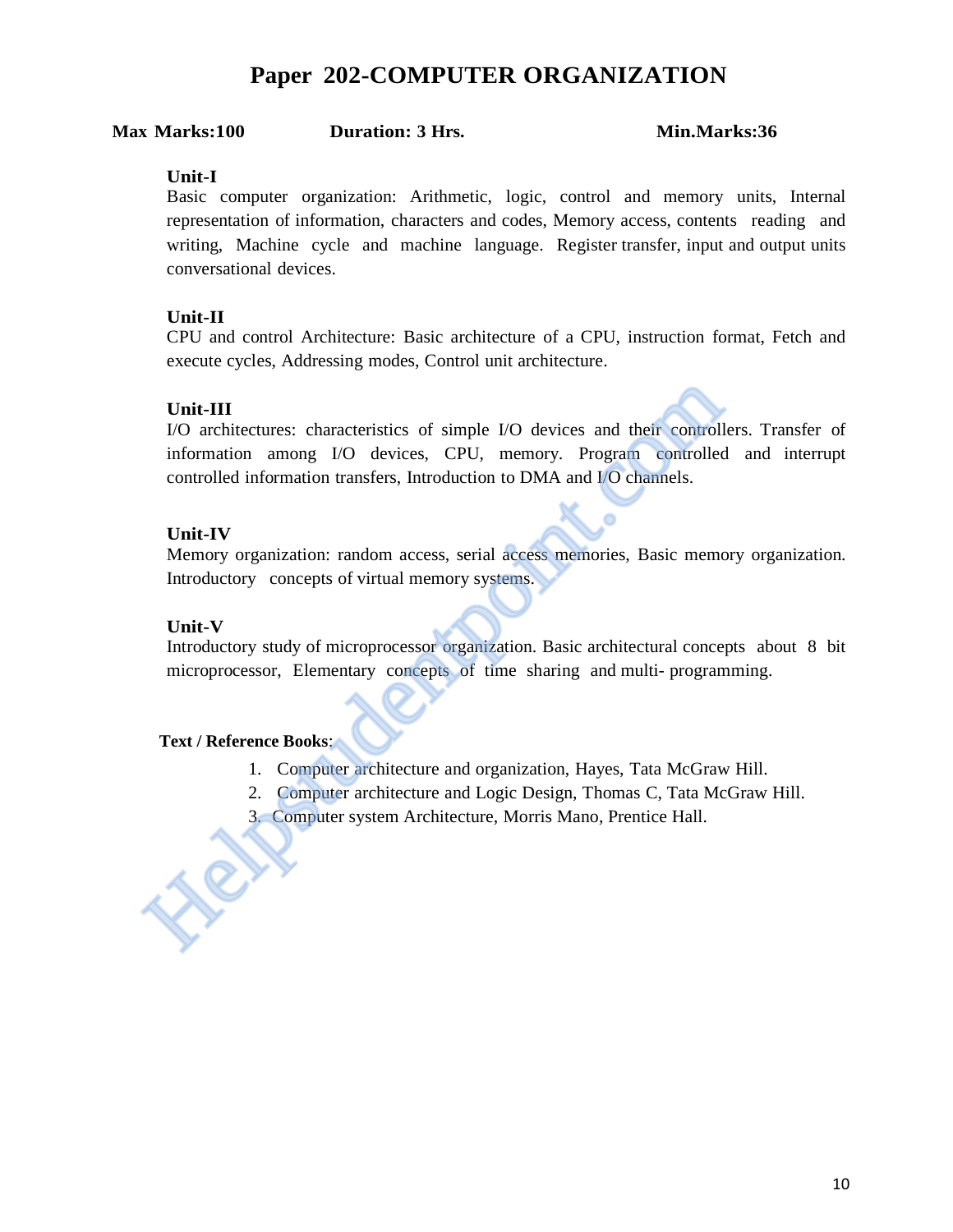## **Paper 203-Internet and Web Technology**

**Max Marks:100 Duration: 3 Hrs. Min.Marks:36**

The web authoring tools, Web designing with HTML, DHTML, and Java Script. **Unit-I**

HTML: Build HTML documents, View HTML document on different Web Browsers . Organize information using list, Frame, table tags, Use HTML frames and tables for page layout. Using hypertext links.

#### **Unit-II**

Creating style sheets, image tag, use of image tag, creating GIF and transparent images.create graphical elements for use on web pages: buttons, banners, navigation bars, background tiles. Embed images and other multimedia.

#### **Unit-III**

Post information to HITTP server. Evaluate a document design for effectiveness usability and efficiency.

Using DHTML to create functionalities like animation, stages- based presentations, splash pages, pull-down menus, drop down menus, drag- drop techniques.

#### **Unit-IV**

Integrating Java Script with HTML and DHTML. Using Java Script Object Model, Java Script's Event System. Manipulating User defined objects and variables. Dynamically updating objects in a window, windows focusing and defocusing method. Using Java Script's time out Mechanisms and cookie Mechanism. Read and write cookies to store visitor's information. II<br>
ing style sheets, image tag, use of image tag, creating GIF and transpare<br>
icial elements for use on web pages: buttons, banners, navigation bars, ba<br>
ed images and other multimedia.<br>
III<br>
information to HITTP server.

#### **Unit-V**

Internet, applications of internet, internet Vs intranet, Addresses and names for the internet,Web Objects and sites, Web server, Proxy server, Web Browser.Search Engines and tools.

- 1. Elizabeth castro, HTML4, Pearson Education Asia.
- 2. D.S. Rayand E. J. Ray., Mastering HTML 4, Sybex Computer Books Inc.
- 3. Jeff Rule, DHTML., Tata McGraw Hill.
- 4. Joseph Schmuller, Dynamic HTML, Sybex Computer Books Inc.
- 5. Jason J Manger, Java Script essentials, Osborne McGraw Hill.
- 6. Joel Sarkar, Principal of Web Design, Thomson Learning.
- 7. Rajkamal, Internet and Web Technologies, TMH.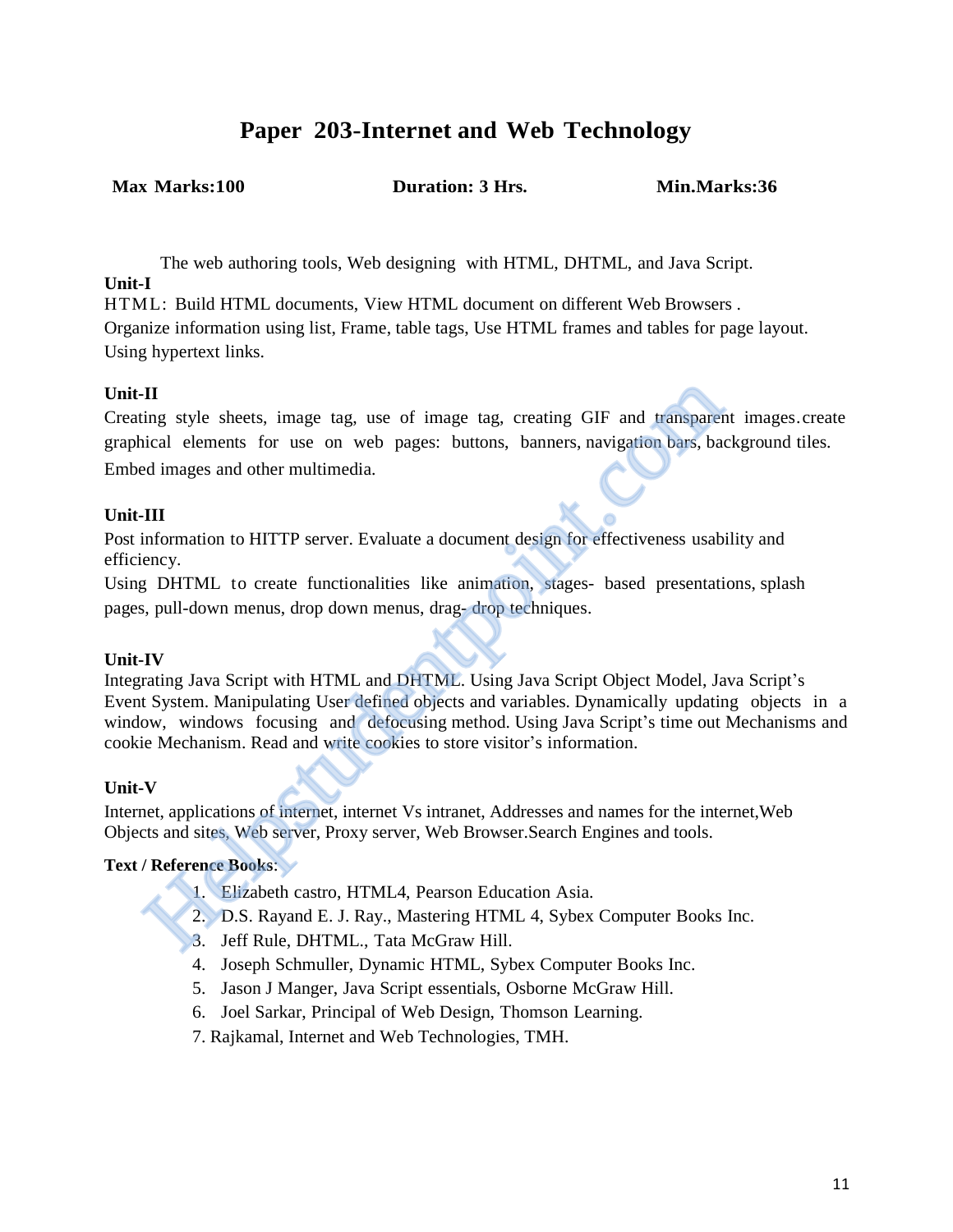## **Paper 204 - DATA COMMUNICATION**

#### **Max Marks:100 Duration: 3 Hrs. Min.Marks:36**

#### **Unit-I**

Network architecture, configuring network, network strategies, networks types, LAN, MAN and WAN basic concepts, Line configuration, topology, transmission mode, identify key, component of network, categories of networks, differentiating between LAN, MAN, WAN and internet, the OSI model, MAC protocols for high speeds LANs, MANs.

#### **Unit-II**

Data transmission [basic concepts, data communication systems serial data format encoded data formats, error detection and correction], information about microwave [electromagnetic spectrum, characteristics, use of Microwave in communication, FM Microwave Radio Repeaters].

#### **Unit-III**

Principles of Modulation, AM and FM Modulator Circuits, Pulse code Modulation, Base band Modulation, M-ary Pulse Modulation wave forms, Duo binary signaling and decoding, digital bandpass modulation, demodulation [ basics of demodulation and detection, signals and Noise, detection of binary signal in Gaussian Nose, demodulation of shaped pulses, digital band pass demodulation]. III<br>
iples of Modulation, AM and FM Modulator Circuits, Pulse code Modulation<br>
induction, M-ary Pulse Modulation wave forms, Duo binary signaling and decoding<br>
modulation, demodulation [ basics of demodulation and detectio

#### **Unit-IV**

Satellite [Artificial satellites, geo-synchronous satellites, Look angles, Orbital classifications, Spacing and frequency allocation, multiple accessing, channel capacity] and optical fiber communication [basic concept of light propagation, fiber cables, optical fiber versus Metallic cable Losses, wave division multiplexing, fiber distributed data interface the fiber channel.

#### **Unit-V**

SONET, ISDN, ISDN services, subscriber access to ISDN, B channels, D channels, H channels, ISDN layers, BROADBAND ISDN] DSL [digital subscriber Lines:- HDSL, VDSL, SDSL, IDSL].

- 1. M.A. Miller, Data and network Communication, Thomson Learning.
- 2. Behrouz a Forouzan, Data communication at and networking, Tata McGraw Hill.
- 3. Bernard Sklar, Digital Communications, Pearson Education Asia.
- 4. Wayne Tomasi, Electronic Communications systems, Pearson education Asia.
- 
- 6. Minoli, Internet, Intranet Engineering, Tata McGraw Hill Pub. Co. Ltd.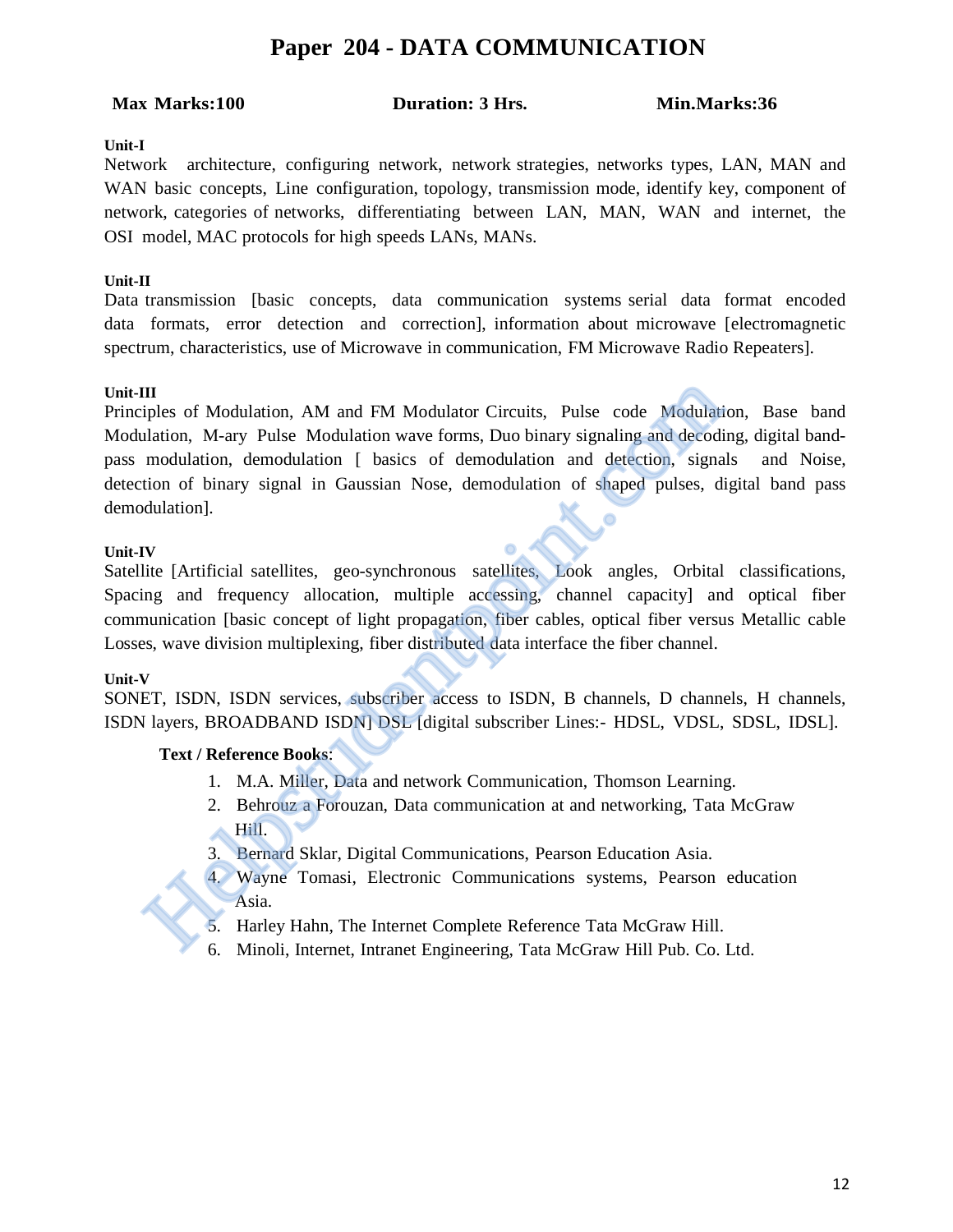## **Paper 205 -ADVANCE DATABASE MANAGEMENT SYSTEM**

#### **Max Marks:100 Duration: 3 Hrs. Min.Marks:36**

#### **Unit-I**

Distributed database design, architecture of distributed processing system, data communication concept, data placement, placement of DDBMS, and other components, concurrency, control and recovery, transaction management, need of recovery, recovery techniques, serializability, blocking, dead-locks, introduction to query optimization. security and integrity of database.

#### **Unit-II**

Oracle RDBMS: Overview of three tier client server- technology, Modules of Oracle & SQL \* PLUS data types, constraints, Operators, DDL, DML, DCL, (CREATE, modify, Insert, Delete and Update; Searching, Matching and Oracle functions) SQL forms concepts, & Construction, creating default form, user-defined form, multiple- record form, Master-detail form. PL/SQL syntax, Data types, PL/SQL functions, Error handling in PL/SQL, package functions, Package procedures, oracle transactions, SQL Report Writer: Selective dump report, Master-detail Report, Control-Break Report, Test report. Stored procedures and functions: stored procedures, creation and execution of procedures & functions, stored functions and procedures. It form, user-defined form, multiple- record form, Master-detail form. PL/SQ, p. 1/SQL functions, Error handling in PL/SQL, package functions, Packately the transactions, SQL Report Writer: Selective dump report, Master-de

#### **Unit-III**

Database triggers: Introduction, Use & type of database triggers, Triggers vs. Declarative Integrity Constraints, BEFORE Vs. AFTER Trigger combinations, creating a Trigger, dropping a Trigger.

#### **Unit-IV**

Developer 2000, working with forms, master forms, property class, master detail form, parameter passing in forms and reports.

Introduction to DB2 architecture, defining database, manipulating database, external views, DB2 internals, IMS architecture, IMS Physical database, IMS Logical database.

#### **Unit-V**

Introduction to RPG/400 programming, report heading, editing, eval expression, arithmetic functions, RPG/400 structure, operations for decision making, branching, looping control, sub-routines, array, table processing, RPG/400 functions, data validation, physical file maintenance.

#### **Text / Reference Books**:

- 1. Database Management System, Korth, Tata McGraw Hill.
- 2. Database Systems, Catherine Ricardo, Maxwell & Macmillan.
- 3. SQL complete Reference, Leon and Leon, Tata McGraw Hill.
- 4. Oracle Developers guide, Muller, Tata McGraw Hill.
- 5. SQL, PL/SQL Programming Language, Ivan Bayross, BPB Publications.
- 6. Commercial Application Development Using Oracle Developer 2000, Ivan Bayross, BPB Publications.
- 7. DB2 Developer's Guide, Mullins, BPB Publications.

### Practical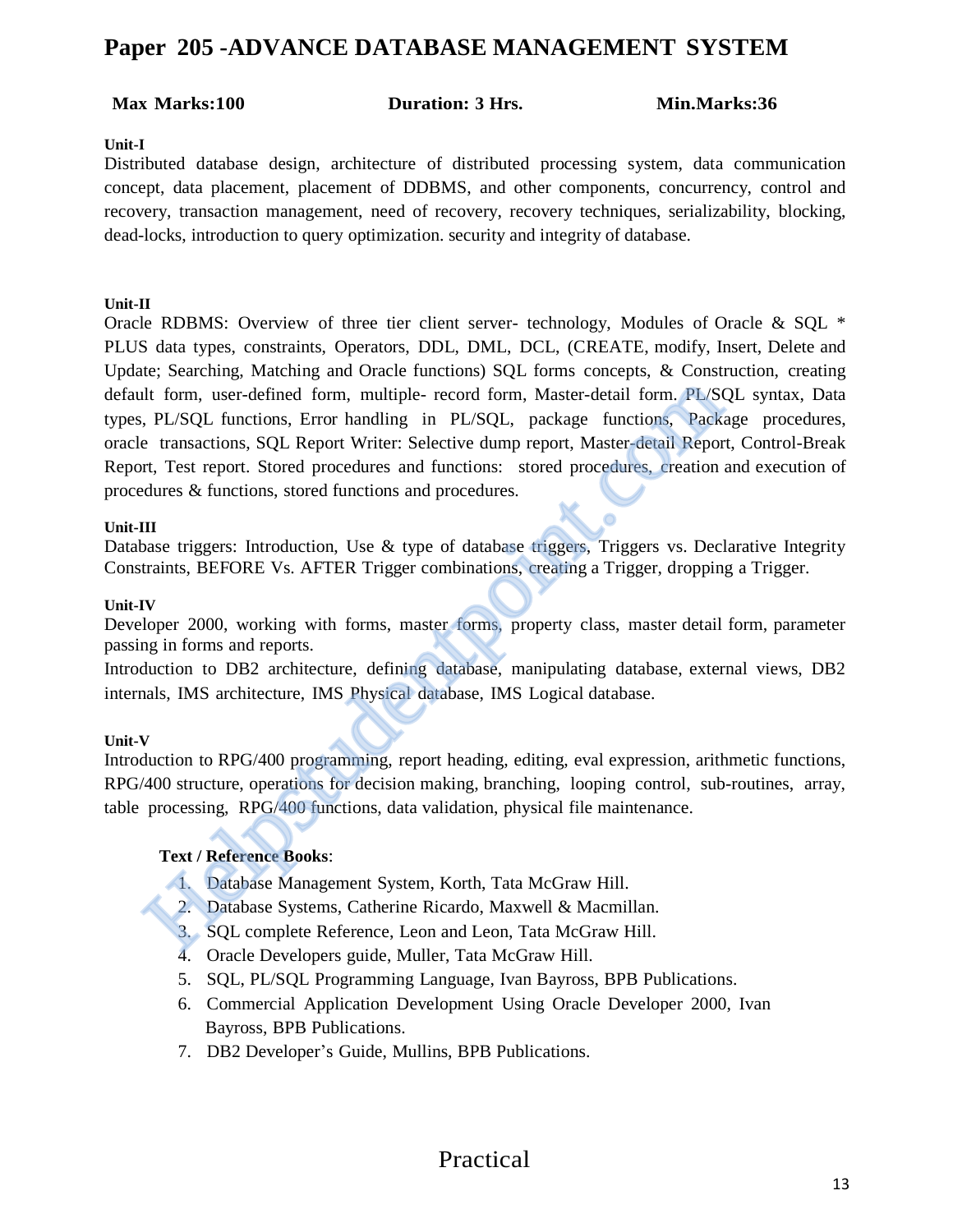| Paper 206 Programming Laboratory -1        | Max Marks 50 |  |
|--------------------------------------------|--------------|--|
| $(C++$ , Oracle and My SQL)                |              |  |
| <b>Paper 207 Programming Laboratory -2</b> | Max Marks 50 |  |
| (Internet and Web Technology)              |              |  |

**Heipstudentpoint.com**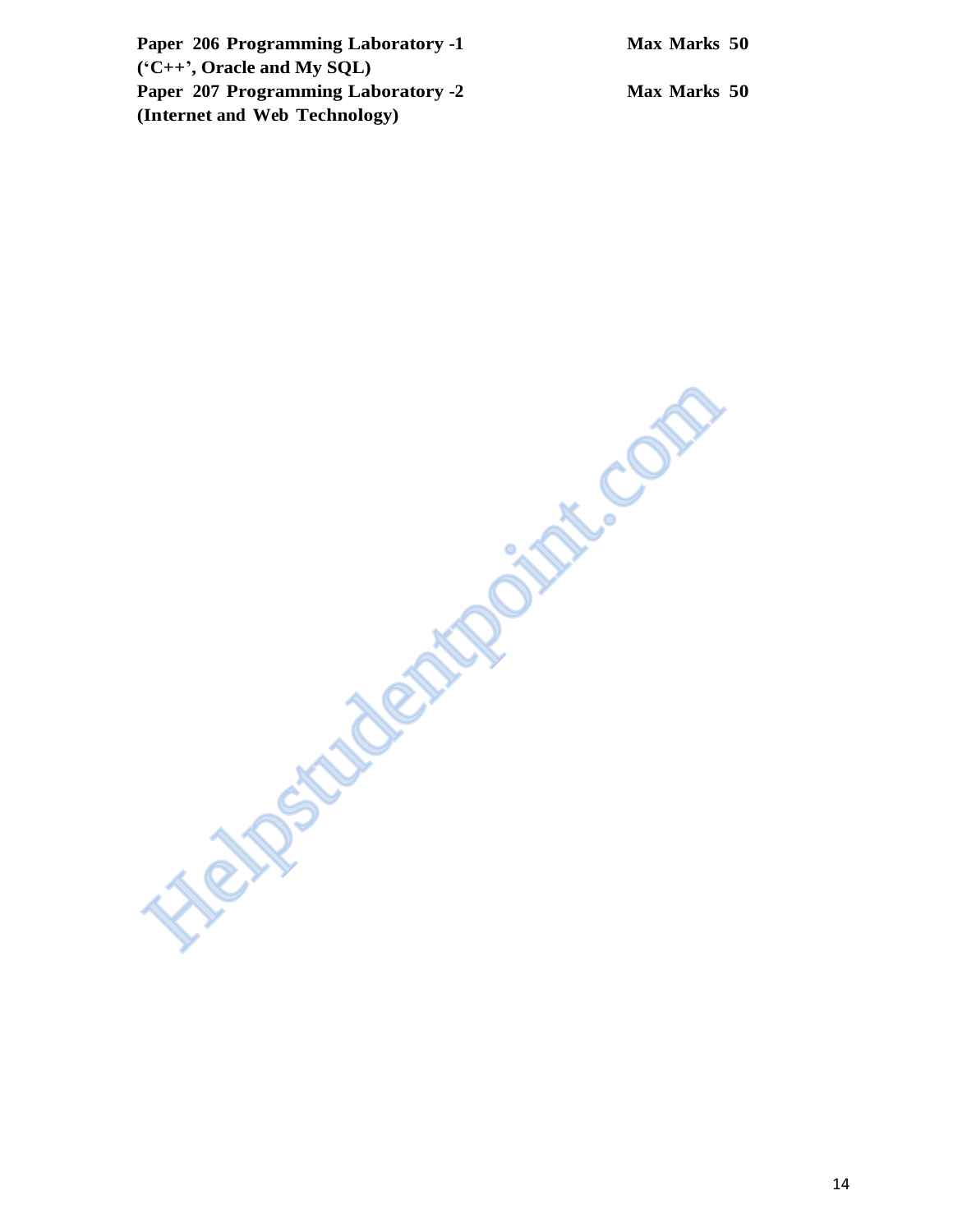## **M. Sc. (Final) Information Technology Semester - III**

## **301- Advanced Internet Applications Development and Current Issues in IT**

**Max Marks:100 Duration: 3 Hrs. Min.Marks:36**

#### **Unit-I**

Introduction to VB script, the Request Object , the Response Object, Interacting with server object, session and Cookies, the sever Context Object, Web Site Development Tools.

Enterprise Java: Servlets, Java Server Pages, Remote Method Invocation, Java Beans, Java Security, Native Methods, Java Virtual machine, Features of Java Beans, application of Java Beans – COBRA, Architecture of COBRA.

#### **Unit-II**

**EJB**- Introduction Transaction Process, Models of Transco-Two Tier Architecture/ Three-Tier Architecture, Distributed Transaction Processing. EJB Server and client features, Building and development of EJBs, Design and Implementation of beans. **II**<br>
Introduction Transaction Process, Models of Transco-Two Tier Architecticeture, Distributed Transaction Processing. EJB Server and client features<br>
IIII<br> **IIII**<br> **IIII**<br> **IIII**<br> **IIII**<br> **IIII**<br> **IIII**<br> **IIII**<br> **IIII**<br>

### **Unit-III**

**COM/DCOM**- Introduction to COM Programming, COM Architecture, COM interfaces, class Factories, Types of COM Server, Active X Controls, Property Pages, Distributed Components.

#### **Unit-IV**

**Active Server Pages -** Components, Interfaces, ASP with Database, Connections, Data Sources, Record Sets, Command Objects, Full text search. ASP Custom Components, Creating Multi-tier Distributed Applications, Window DNA, Using ASP with MS Transaction Sever and Message Server.

**CORBA**- An Architecture of Interoperability, Internet Inter ORB Protocol. CORBA Filters and dynamic loaders, CORBA and Java servlets. CORBA Beans.

#### **Unit-V**

**XML-** The Purpose and Nature of XML, XML's syntax & structure rules, XML Document Type Declaration, XML's linking mechanisms, XML's style language, Converting HTML documents into XML documents.

Overview of JSP, Swing (JFC) Securities, JINI. Current Issue- Network Securities- IP and Web Security and Secure Transmission, Electronic, Biotechnological Issues. Authentication issues.

- 1. Patrick Naughton & Shildt Herbert : Java 2 : The Complete Reference; TMH, 4 th Ed. 2001
- 2. Baartse: Professional ASP,XML; SPD Pub., Mumbai, 2001.
- 3. Minoli " Internet & Internet Engineering", TMH
- 4. Inside COM, Dale Rogerson , WP Publisher.
- 5. Corba Networking with Java (W/CI)by Doss.
- 6. Stephen W., "Active Pages Server: Unleashed", Techmedia.
- 7. Mastering XML (M/CD) by Burman.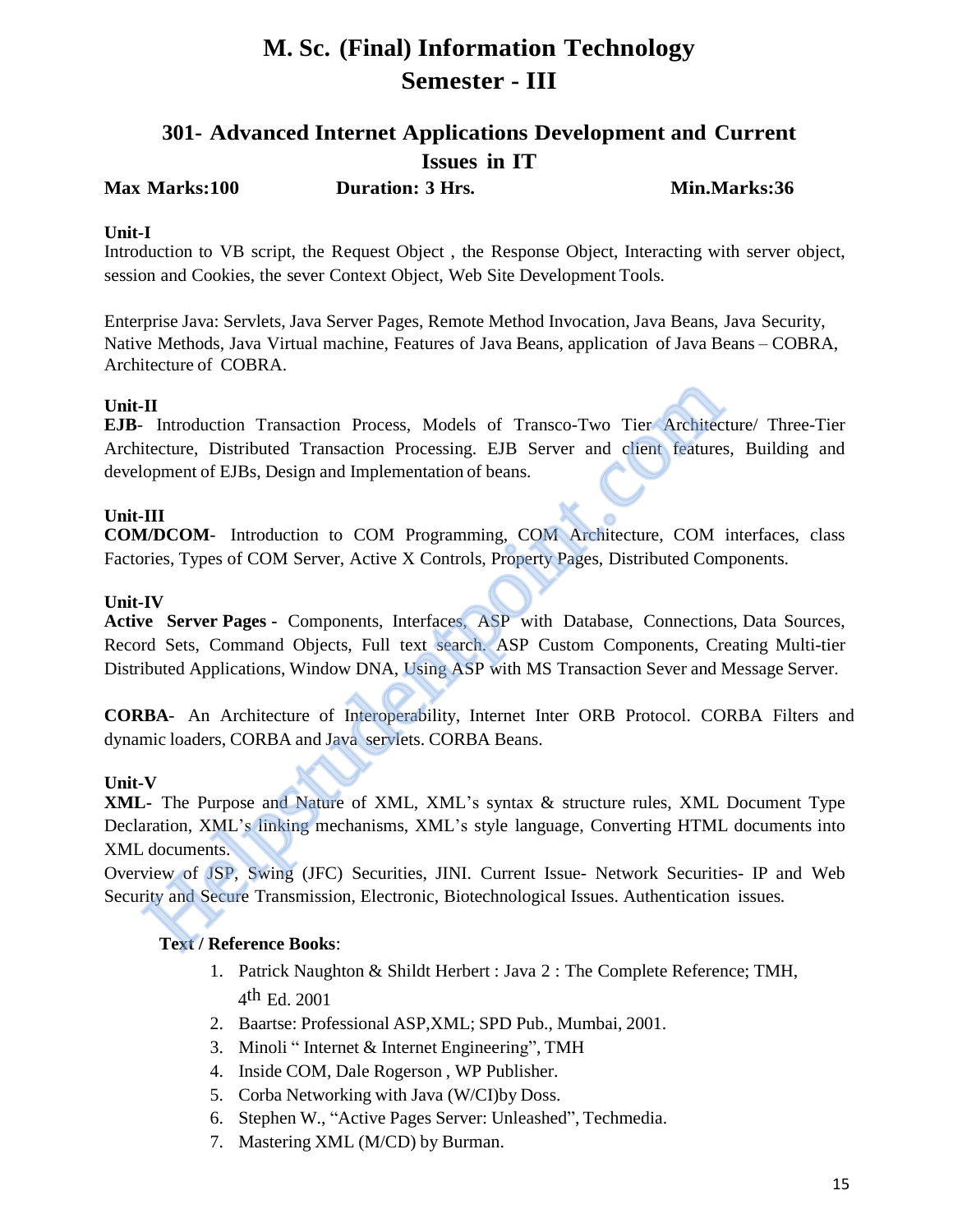## **302 - VISUAL BASIC PROGRAMMING**

#### **Max Marks:100 Duration: 3 Hrs. Min.Marks:36**

#### **Unit-I**

**Introduction:** Need of Visual Languages, Integrated Development Environment (IDE), Advantage of Visual Basic, Characteristics and Features of Visual Basic, Characteristics and Features of Visual Basic-IDE, Project, User Interface, Object Oriented, Visual Development and Event-Driven Programming, Forms/Graphic Controls, Data Processing, Sharing With Windows and Internet Applications.

#### **Unit-II**

**Visual Basic Programming and Tools:** An Introduction of Visual Basic Programming, Simple Program Construction, Statements, Input/Outputs, Comments, Editor, Subroutines, Control Flow Statements, Objects, and Variants. Visual Basic Debugging Tools, Runtime Error Handling.

#### **Unit-III**

**Designing User Interface:** Elements of User Interface, Understanding Forms, Menus and Toolbars, Designing Menus and Tool-Bars, Building Dynamic Forms, Drag-And- Drop Operations, Working With Menus, Customizing The Toolbars.

#### **Unit-IV**

**Active X Controls-** Textbox, Combo Box, Scrollbar and Slider Control Operations, Generating Timed Events, Drawing With Visual Basic Using Graphic, Controls, Coordinate Systems and Graphic Method, Manipulation Colors and Pixels With Visual Basic, Operations with Common Dialogs, Printer Object and Reports, Integrating With Microsoft Windows and Office 2000, Concepts Automation, ActiveX and Object Models, Automations With Word 2000, Excel 2000. 11. The Visual Basic Statements, Objects, and Varians. Visual Basic Debugging Tools, Regiming User Interface: Elements of User Interface, Understanding Forms<br>
13. Exiginity Menus and Tool-Bars, Building Dynamic Forms, Drag

#### **Unit-V**

Database Programming With Visual Basic-Data Access Methods, Creating, Reading and Writing Text File, Data Control, Creating Queries.

- 1. Petroutsos Evangelos : Mastering Visual Basic; BPB Publications; 1998.
- 2. Norton's Peter; Guide to Visual Basic; Techmedia; 1998.
- 
- 4. Mastering Database Programming With Visual Basic 6 by Petroutsos.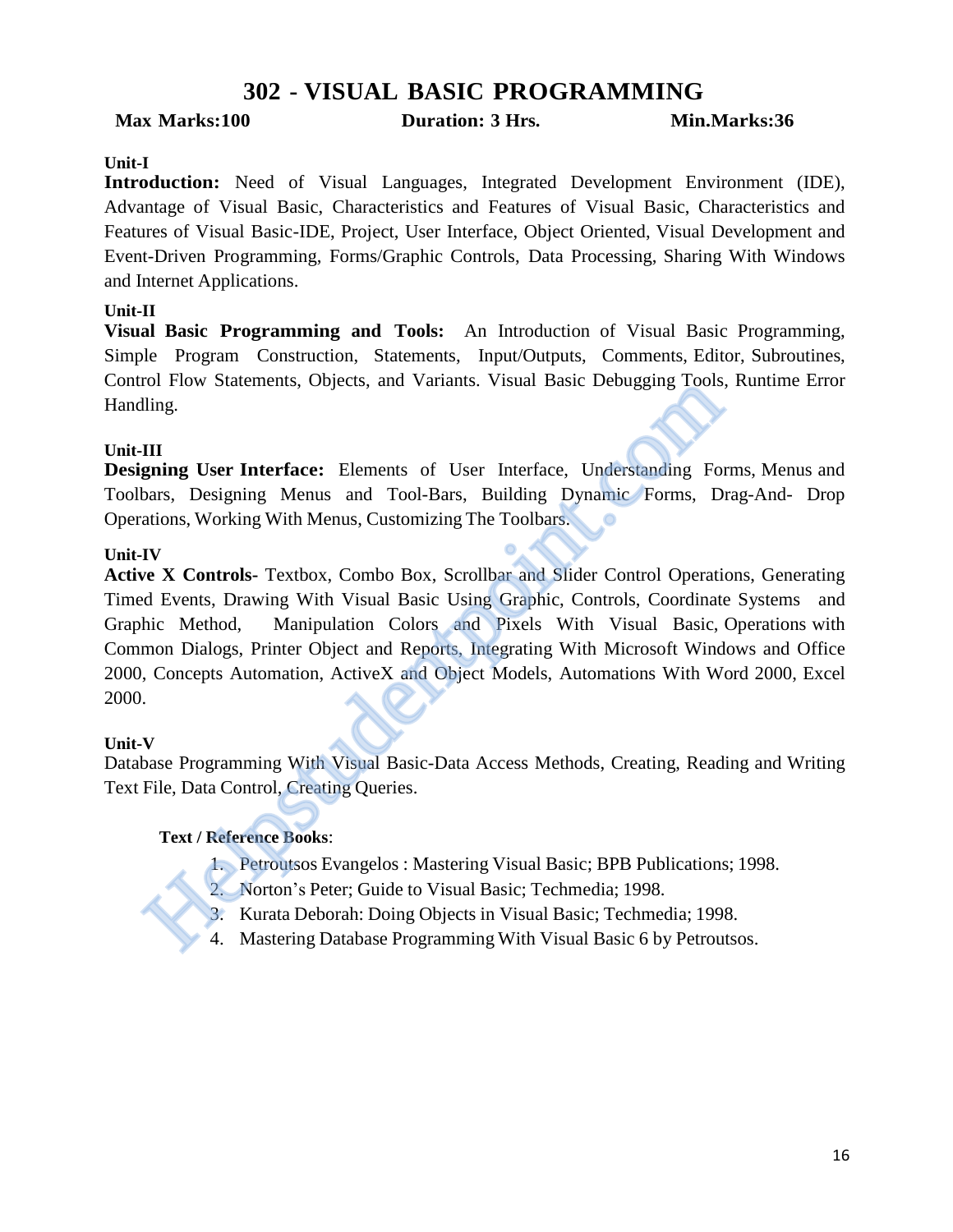## **303 ELECTRONIC BANKING AND E-COMMERCE**

**Max Marks:100 Duration: 3 Hrs. Min.Marks:36**

#### **Unit-I**

Electronic Commerce Framework, Electronic and Media Convergence, Traditional Vs. Electronic Business Applications, the Anatomy of E-Commerce Application, Overview Of Mobile Computing Technology, Mobile Data, Internet and Mobile Computing Applications.

#### **Unit-II**

**Networks Security and Firewalls:** Client Server, Network Security, Threads, Firewalls and Network Security, Data Message Security, Encrypted Document and Electronic Mail.

#### **Unit-III**

Architectural Framework for Electronic Commerce, World Wide Web As Architecture, Consumer Oriented E-Commerce, Electronic Data Interchange (EDI), EDI Applications In Business, EDI Security, Document Management and Digital Libraries.

#### **Unit-IV**

Consumer-Oriented Applications, Mercantile Process Models, Mercantile Models from the Consumer's Perspectives, Mercantile Models from the Merchant's Perspective.

#### **Unit-V**

Types Of Electronic Payments Systems, Digital Token Based Electronic Payment Systems, Smart Cards and Electronic Payment Systems, Credit Card-Based Electronic Payment and Security Issues and Measures, Designing Electronic Payment System. Solution: The Commerce, Network Control Commerce, Nicolassem Chinal Prince Commerce, Electronic Data Interchange (EDI), EDI Applieses, EDI Security, Document Management and Digital Libraries.<br>
IV<br>
IMMENT Commerce, Electron

- 1. R Kalakola And A.B. Whiston : Frontiers Of Electronic Commerce: Addison Wisely, 1996
- 2. R. Kalakola And A.B. Whiston : Reading In Electronic Commerce: Addison Wisley, 1997
- 3. Soka : Form EDI To E-Commerce; Mcgraw Hill, 1995.
- 4. Greensein, Feinman: Electronic Commerce Security, Risk Management And Control; TMH, 2000.
- 5. Saily Chan: Electronic Commerce Management:John Wisely; 1998.
- 6. David Kosiur: Understanding Electronic Commerce, Microsoft Press., 1997.
- 7. Kamlesh K. Bajaj & DebJani Nag, E-Commerce, The Cutting Edge Of Business, Tata Mcgraw Hill.
- 8. Pete Locuin and A. Murphy, Electronic Commerce, A Jaico Book.
- 9. Green Stein" Electronic Commerce", TMH.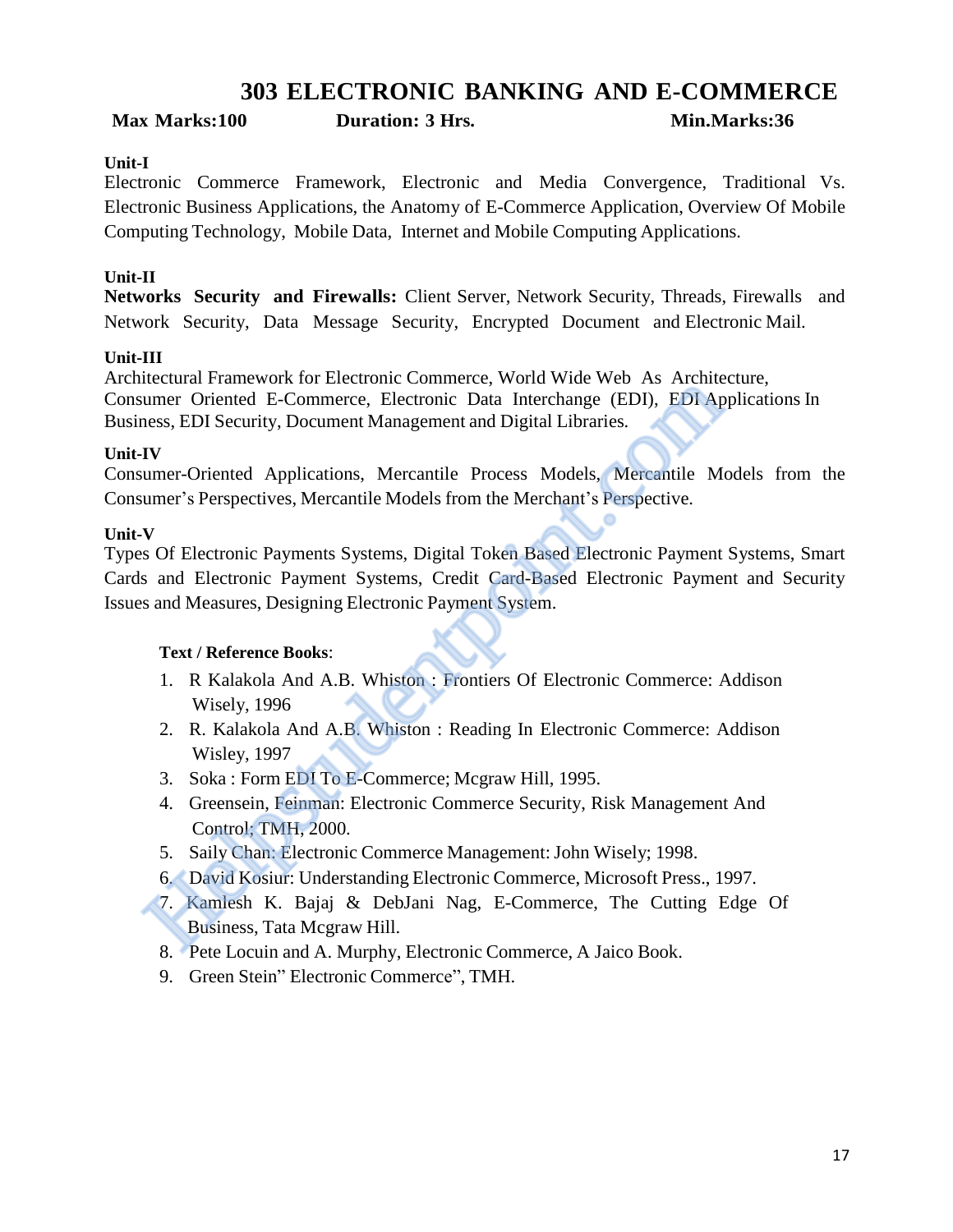## **Paper 304.1 DATA WAREHOUSING AND MINING**

**Max Marks:100 Duration: 3 Hrs. Min.Marks:36**

#### **Unit-I**

**Data Warehousing:** Introduction To Data Warehouse, Data Warehouse Uses, Data Warehouse Planning, Stages and Designing Approaches, Delivery Process –Data Warehouse Delivery Methods.

**System Process:** Data in Flow Process, Extract and Load Process Clean and Transform Process, Backup and Archive Process and Query Management Process. Process Architecture, Load Manager, Warehouse Manager, Query Manager.

#### **Unit-II**

**Database Scheme**: Star Flake Scheme, Identifying Facts and Dimension, Designing Fact Tables and Dimension Tables, Designing Star Flake Scheme Multi-Dimension Schemas. Horizontal and Vertical Partitioning, Hardware Partitioning. Aggregation and Aggregation Summary Tables. Data Marts, Designing Data Marts. Metadata- Data Transformation and Load, Data Management, Query Generation, Metadata and Tools, Data Warehouse Process And Load Managers.

#### **Unit-III**

**Hardware Architecture:** Process, Server, Network and Client Hardware, Physical Layout Parallel Technology, Disk Technology, Contents of Data Warehouse, Database Structure and Layout and File Systems.

#### **Unit-IV**

Security: Security Requirements, Impact of Security on Design and Performance, Backup Strategies and Disaster Recovery. Service Agreement and Operations of Warehouse. Capacity Planning (Process, Estimate Load), Tuning the Data Warehouse (Aggregate Performance, Data Load and Queries). Testing Data Warehouse Develop Test Plan, Testing Backup Recovery, Testing Operational Environmental, Testing Database, Testing Of the Application, Data Warehouse Features. **iblase Scheme**: Star Flake Scheme, Identifying Facts and Dimension, Designing Star Flake Scheme, Identifying Facts and Dimension, Designal Star Flake Scheme Multi-Dimension Schemas, Designal Partitioning, Hardware Partiti

#### **Unit-V**

**Data Mining:** Data Mining Concepts, Business, Technical and Social Context for Data Mining. Data Mining Methodologies, Data Mining Techniques (Automatic Cluster Detection, Decision Tree), Building Good Effective Models, Working With Model Set, Multiple Models, Case Studies Of Data Mining Mode For an Online Bank, Wireless Communication Corporation.

#### **Text / Reference Books**:

1. Sam Anahory, Dennis Murray," Data Warehousing", Pearson Education Pub.

- 2. Michael A. Berry, Gordon S. Linoff, "Mastering Data Mining", Wiley Publishing.
- 3. Mallach G.Fredn E, "Decision Support System And Data Warehouse Systems", TMH.

4. John Poole, Dan Chang, Doughlas Talbert, "Common Warehouse Metadata Developer's Guide", Wiley Pub.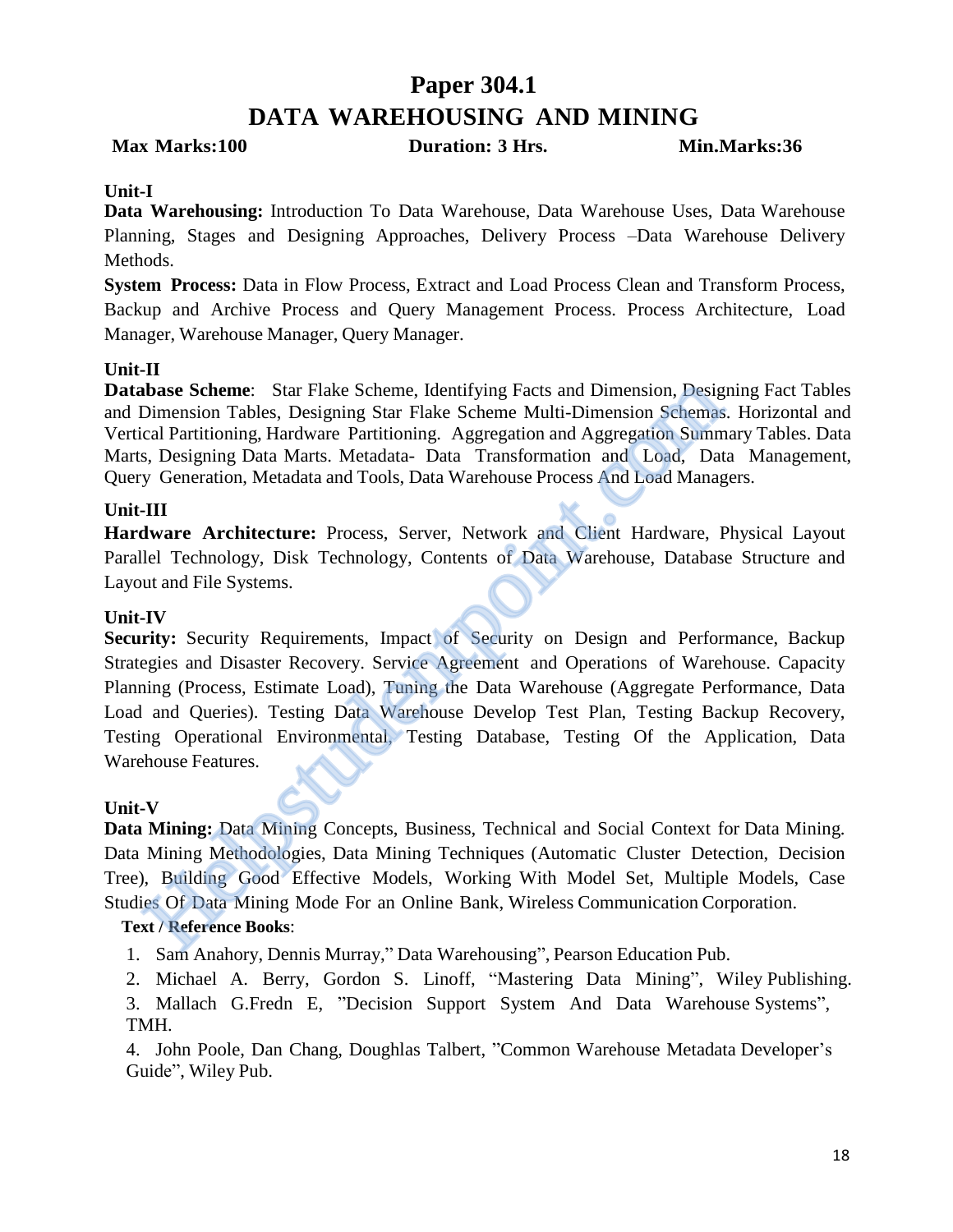## **Paper- 304.2 Cloud Computing**

#### **Unit-I**

Cloud Computing Fundamentals: definition, Types of cloud, Cloud services: Benefits and challenges of cloud computing, Evolution of cloud computing-usage scenarios and Applications, Business models around Cloud – Major Players in Cloud Computing - Issues in cloud – Eucalyptus – Nimbus – Open Nebula, CloudSim.

#### **Unit-II**

Types of Cloud services: Software as a Service – Platform as a Service - Infrastructure as a Service – Database as a Service – Monitoring as a Service – Communication as a Service. Service Providers - Google App Engine, Amazon EC2, Microsoft Azure, Sales force. Introduction to MapReduce, GFS, HDFS, Hadoop Framework.

#### **Unit-III**

Collaborating on Calendars, Schedules and Task Management – Collaborating on Event Management, Contact Management, Project Management – Collaborating on Word Processing, Databases – Storing and Sharing Files – Collaborating via Web-Based Communication tools – Evaluating Web Mail Services – Collaborating via Social Networks – Collaborating via Blogs and Wikis. Unit-III<br>
Unit-III<br>
Collaborating on Calendars, Schedules and Task Management – Collabor<br>
Management, Contact Management, Project Management – Collaborating<br>
Processing, Databases – Storing and Sharing Files – Collaboratin

#### **Unit-IV**

Need for Virtualization – Pros and cons of Virtualization – Types of Virtualization – System Vm, Processes VM, Virtual Machine monitor – Virtual machine properties – Interpretation and binary translation, HLL VM- Hypervisors – Xen, KVM, VMWare, Virtual BOX, Hyper-V.

#### **Unit-V**

Security in Clouds: Cloud security challenges – Software as a Service Security, Common Standards: The open Cloud Consortium – The Distributed management Task Force – Standers for application Developers – Standards for Messaging – Standards for Security, End user access to cloud computing, Mobile Internet devices and the cloud.

#### **Text/Reference books**

- 1. Bloor R., Kaufman M., Halper F. Judith Hurwitz "Cloud Computing for Dummies" (Wiley India Edition), 2010.
- 2. John Rittinghouse & James Ransome, "Cloud Computing Implementation Management and Strategy", CRC Press, 2010.
- 3. Antohy T Velte, Cloud Computing: " A Practical Approach", McGraw Hill, 2009.
- 4. Michael Miller, Cloud Computing: "Web-Based Applications That Change the Way You Work and Collaborate Online", Que Publishing, August 2008.
- 5. James E Smith, Ravi Nair, "Virtual Machines", Morgan Kaufmann Publishers, 2006.